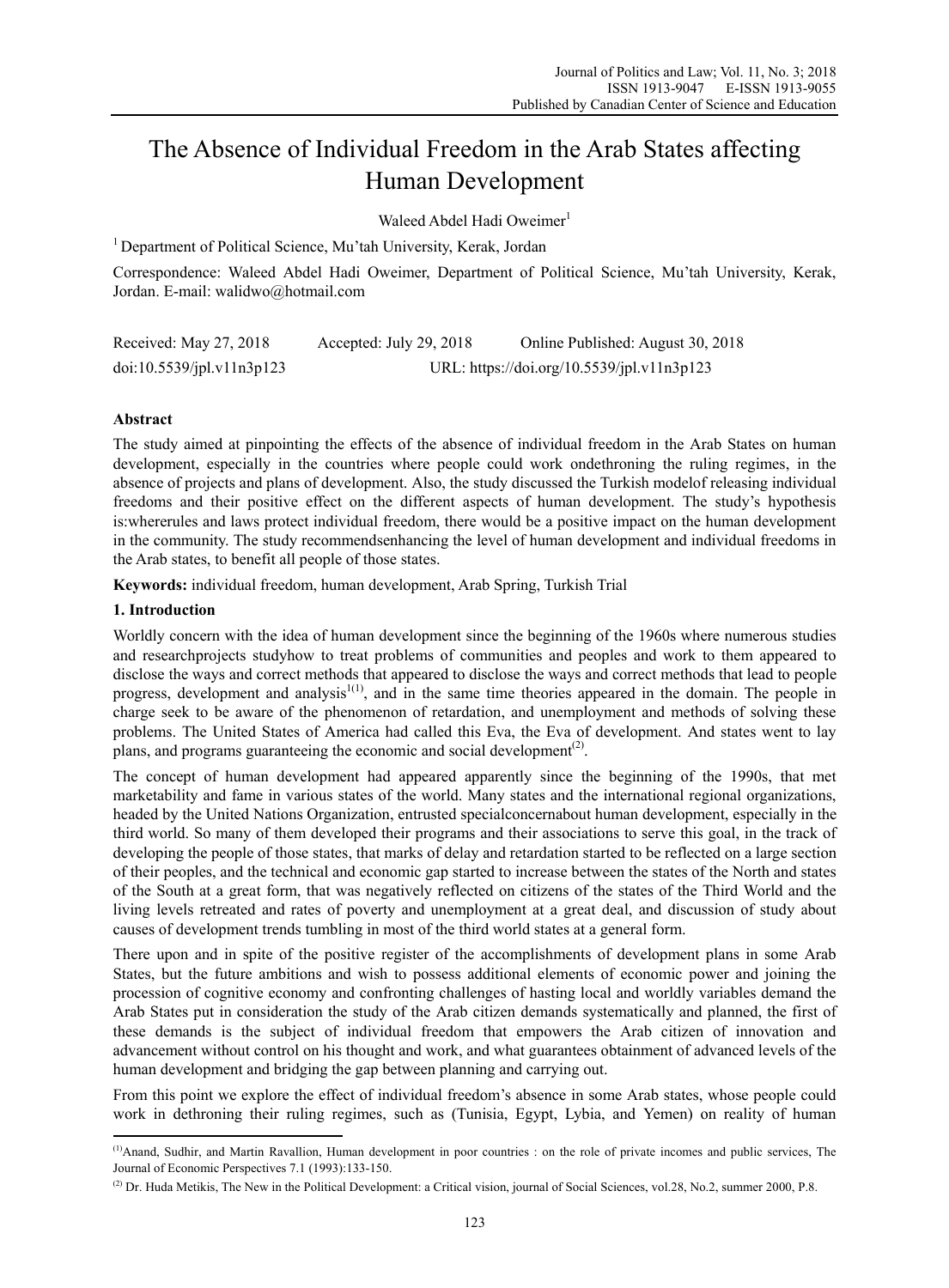development in them, and the negative effect of that on projects and plans of development. Also, we will show the Turkish trial in the domain of releasing the individual freedoms since the year 2002 until now, and that will form a live model of releasing the individual freedoms significance in the Arab States. How did that positively affect all sides of the human development in the Turkish state?

## *1.1 Objectives of Study*

The study seeks to achieve the following objectives:

1) Discovering the reality of individual freedoms in the Arab states, especially after revolutions of the Arab Spring.

2) Clearing the reality of human development in the Arab states after revolutions of the Arab Spring.

3) Show of the relationship between releasing individual freedoms and the human development.

4) Recognizing the possibility of the Arab states benefitting from other states trials in this domain.

5) Showing the Turkish trial in this domain, which released the individual freedoms for its citizens after ten years of restriction in respect of troops government, and its effect on the human development in it.

## *1.2 Significance of Study*

The significance of the study comes from two sides: the first is scientific through submitting scientific information its reference is opinions and points of view of a number of the most important Arab and Moslem thinkers at the beginning of the twentieth century about the effect of the individual freedom absence, on human development, in addition to the trial of the Turkish state in the domain of the human development, and considering it an Islamic state its circumstances are greatly similar to circumstances of many of the Arab States. The study also seeks a scientific addition to the Arab library. The second is a scientific significance through informing the people in charge and decision-makers in the Arab states, that suffer from evident delay in the human development, as a result of suppression and repression of individual freedoms, compared with the Turkish trial in this domain, perhaps to get benefit from that trial in developing their communities and benefit from it in laying policies serve the objectives of development.

## *1.3 The Problem of Study and Its Inquiries (Questions)*

Studies that discussed the reality of human development in the Arab states multiplied, and most of them had indicated that the main cause of this delay and retreat refers greatly to bad economic planning, and ignored the negative effect of individual freedom absence on the human development in the Arab states. From this point this study attempts to be aware of the relationship between release of individual freedoms and the human development, through showing the Turkish trial since the year 2002 until now, there upon it had been possible to formulate the main inquiry as follows:

What is the effect of individual freedoms absence on the human development in the Arab states? Branches from this question the following subsidiary questions:

1) What is the reality of individual freedoms in the Arab States, especially after the revolutions of the Arab Spring?

2) What is the reality of human development in the Arab States after the revolutions of the Arab Spring?

3) What is the relationship between the release of the individual freedoms and human development?

4) What is the possibility of the Arab States benefitting from the other states trials, especially Turkey in the domain?

# *1.4 Hypothesis of the Study*

Due to the problem of study and its inquiries, a main hypothesis can be formulated as "release of general freedoms of individuals and groups in the Arab states in accordance with law and general system at those states, and maintaining those freedoms by systems, laws, and legislation, that positively no doubt, will be reflected on improving the reality of human development in the Arab states.

## *1.5 Limits of Study*

The study includes three determinants. The first is subjective through studying the effect of absence of individual freedom in the Arab states on the human development. The second refers togeographic limits, where the study covers the Arab states that were affected by the Arab Spring, in addition to Turkey, being the successful trial in the domain of human development. The third: time limits from 2010 to 2016. The basic reason in choosing the year 2010 as a beginning of the study, because the revolutions of the Arab Spring started acting in this year,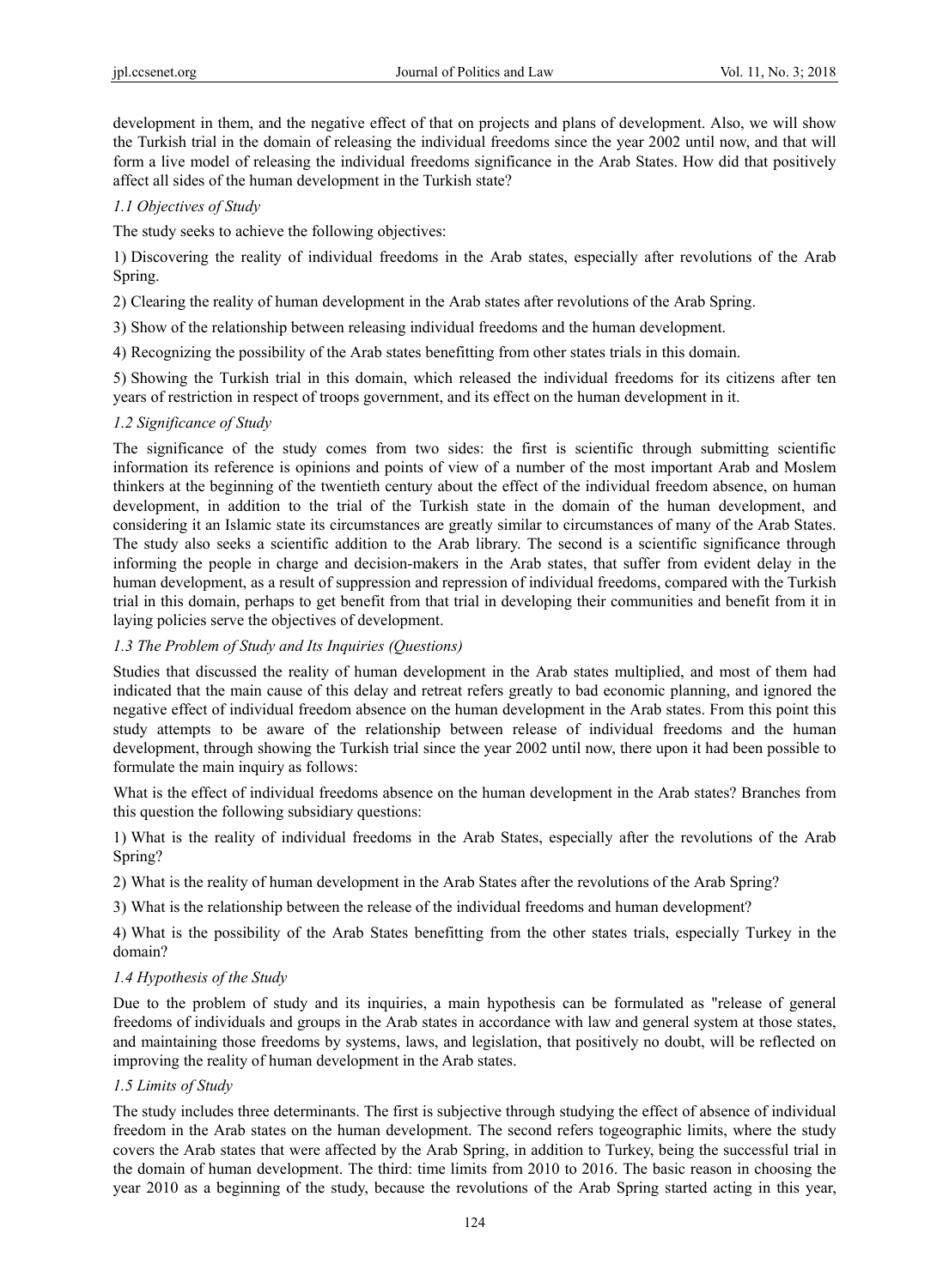through changing some Arab tyrant regimes. The study terminated in the year 2016,when the researcher reached the highest limit of information and data.

## *1.6 Concepts of Study*

## 1.6.1 Individual Freedoms

The concept of individual freedom is distinguished for the difficulty of confining it in a specified concept that refers to the difference of looking at it by the difference of the angle through which this concept is looked at, where we find that the definition of the individual freedom philosophically differs from it legally. Also, the concept of individual freedom in the Islamic philosophy differs from western philosophy. The concept of individual freedom differs within supporter of the one intellectual school, and from our reading the variety of those concepts: we find that they share in one fact; it is the ability of action and choice. Individual freedom hassubstantial and morale sides. The most important substantial sides are represented in the personal freedom, transference freedom, residence freedom, possession freedom, and labor freedom. However, the morale sides represented in freedom of believing, freedom of view, and the freedom of learning.

## 1.6.1.1 The Procedural Concept of the Individual Freedom

It is the freedom of the individual in practising his or her right in participating in decision-making, drawing general policies across fair elections founding the state of institutions and law.

## 1.6.2 Human Development

The concept of human development came as an outcome of economic ideas development, to uncover that humans are development-makers, and they are its goal. This concept had been defined for the first time in deciding the human development, issued from the developmental programmeof the United Nations in the year 1990, that defined it: operations that enlarge people's choices. These choices are not specified, and change across the time. Perhaps the most important of these choices is that people live long, without diseases and discover knowledge, and obtain thenecessary provisions for honored life, in addition to practising the political, economic and social freedoms and making opportunities of innovation and respect of human rights available<sup>(3)</sup>.

## 1.6.2.1 The Procedural Concept of Human Development

It is the necessity benefit from wealth, energies, and national abilities, growing and developing them with what serves the present and coming generations.

## 1.6.3 The Arab Spring

This term meant the popular revolution represented in peaceful protest movements, started in many of the Arab States in the endings of the year 2010 and the beginning of 2011, affected the Tunisian revolution, that broke out because of Boo Izzizi's burning himself, and worked in dethroning the Tunisian President (reference). The success of the revolution in Tunisia encouraged youths in Egypt to revolt, and led to the withdrawal of the Egyptian President from the government, and hastily followed that the occurrence of revolution in Lybia ended by killing Al-Gaddafi, and the Yemeni president was forced to withdraw after the revolt against him, but in Syria its revolution is still prevailing.Theca uses of these revolts were corruption, economic recession, bad living  $circumstances,$  and unfairness of elections<sup> $(4)$ </sup>, and it is obliged to be mentioned that the Independent Newspaper is the first touse this term.

The procedural concept of the Arab Spring: it is a state of protests, demonstrations, disorder and in stability as a result of the Arab Revolutions that occurred between the year 2011 and 2014 and some of them led to breaking out religious, civil and sectarian wars.

# **2. The Methodology of Study**

 $\overline{a}$ 

The achieve its objectives, this studydepended on the descriptive and analytical method, that it is one of the analytical techniques leaning on accurate information about a certain phenomenon through a specified period of time, that is for the sake of obtaining scientific results, explained at a subjective way in harmony with the actual data of the phenomenon, and depends on analyzing the political phenomenon. It is in this study the absence of individual freedom that represents the independent variable and its effect on the human development that represents the subordinate variable, and studying each element affected that phenomenon, in addition to studying the subject of analysis to deduce new facts, or drawing the milestones of the future.

 $^{(3)}$ Human development report, UN developmental program, New York 1990, p. 20.

<sup>4</sup> Paul Salem, Future of the Arab Future, No. 398, p. 35.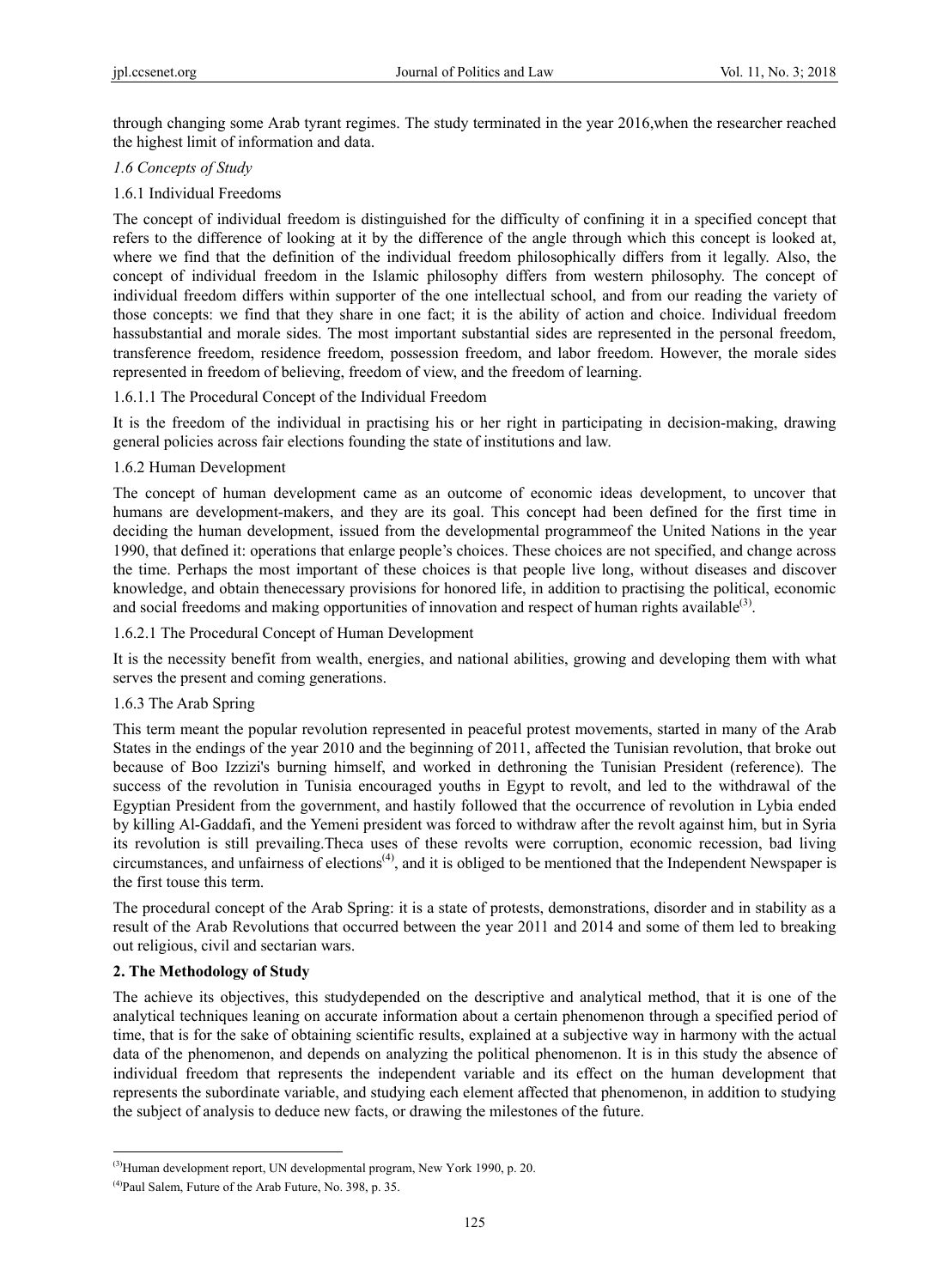# *2.1 Previous Studies*

Report of human development 2013, rise of the south: A human progress in a changing world, United Nations Developmental Programmed, UN, 2014. This report gives an accurate description of the reality of human development in numerous Arab States in addition to the states of the world. And it is possible through this report recognize the reality of the human development in the Arab States and compare it with other states.

Study: "the development and human rights reading inannouncement of the right in development".Dr. Ali Omleil, 1993. The researcher, through his scientific paper submitted to the intellectual symposium concluded by the "Forum of Arab Thought" and the Developing Programmed of the United Nations, the historical development of human rights in the international organizations, and cleared that human rights due to the international charters are classified in to five basic parts, they are: individual safety, law sovereignty, expression freedom, political participation and opportunities equivalence. The researcher in his study assured the existence of strong connection between rights and political freedoms and human development.

Astudy "in the Issue of Freedom", a group of researchers, 1980. The study is a group of essays by Arab prominent thinkers like Mohammad Abdo, Mohammad Rasheed Rida and Amin Al-Rihani. Their essays concentrated on studying the true reasons that shared in the civilized promotion in the first state of Islam and the state of prudent caliphs, and in Europe. And the thinkers wholly agreed that freedom of opinion and confirming the group of basic rights of the citizens were the strong motivation of this promotion.

Study: "the democracy, freedom, and human rights a study in the political sociology", Dr. Hussein Abdel-Hameed Rashwan, 2006. The study discussed in the role of ideas for each of John Luke and Hiegel in developing the individual freedom in Europe. The researcher deduced that both thinkers' ideas played a prominent role in giving birth to the first seeds of rights and individual freedoms in Europe.

Study, "financing the human development in the Arab homeland", Basel Al-Bustani, 1996. The study discussed the human and economic objectives for the human development. The study deduced that the developmental projects in the Arab Homeland had never achieved their human and economic objectives in spite of the abundance of developing programmers that had been applied.

## *2.2 Division of Study*

 $\overline{a}$ 

The study had been divided into three topics: the first discussed the individual freedoms in the Arab States after incidences of the Arab Spring. However, the second had discussed the reality of human development in the presents time. Meanwhile the third discussed the Turkish trial in the domain of the individual freedoms and their impact on the human development 2002/2014. Finally, we will summarizethe three topics with a group of results and recommendations.

## *2.3 The First Topic: Individual Freedoms in the Arab States after Incidences of the Arab Spring*

The revolutions of the Arab Spring started in 2010 and were represented in their beginnings, with peaceful protest movements covered a number of the Arab States<sup> $(5)$ </sup>, no sooner than they turned into bloody collisions between a number of Arab peoples and their ruling regimes, and some of them could dethrone the symbols of the government, as happened in Tunisia by a decision from the previous president, ZeinelA'bideen Bin Ali to refuge to Saudi Arabia, and the Killing of the Lybian leader, colonel Mua'mer Al-Gaddafi by hands of the Lybian Rebels, with draw al of Previous Egyptian President, Mohammad Husni Mubarak from authority, and in Yemen the President Ali Abdullah Saleh gave up presidency to his Vice-President in accordance with the Gulf Initiative <sup>(6)</sup>. Other Arab peoples are still struggle against their ruling regimes as it is the case in Syria, which the revolution terminated its fifth year, and in return other Arab peoples could do reforms meet their demands as was done in Jordan, Al-Maghreb & Algeria.

The reasons that led to occurring those revolutions had numerated between internal reasons and others external. The internal reasons had included a great group of the political, economic and social factors<sup> $(7)$ </sup>. Most inhabitants of the Arab States live within social system its basic is tribal and fanaticism, that exhausted plenty of Arab people's capacities. Many of Arab States suffered from evident economic delay, where most of their economy depends on provisions of oil, tourism, or sector of services, in addition to external aids, perhaps the developmental economic schemes be absented from many Arab states, the thing that led to evident retreat in

<sup>&</sup>lt;sup>(5)</sup>Allagui, llhem, and Johanne Kuebler."The ArabSpring & the role of icts/ introduction". International Journal of Communication 5(2011): 8.

<sup>6</sup> Ajami, Fouad. The Arab Spring at one: a year of living dangerously. "Foreign Affairs" (2012): 56-65.

 $\sigma$ GauseIII, F. Gregory. "Why Middle East Studies missed the Arab Spring: the myth of authoritarian stability. "foreignAff. 90 (2011): 81.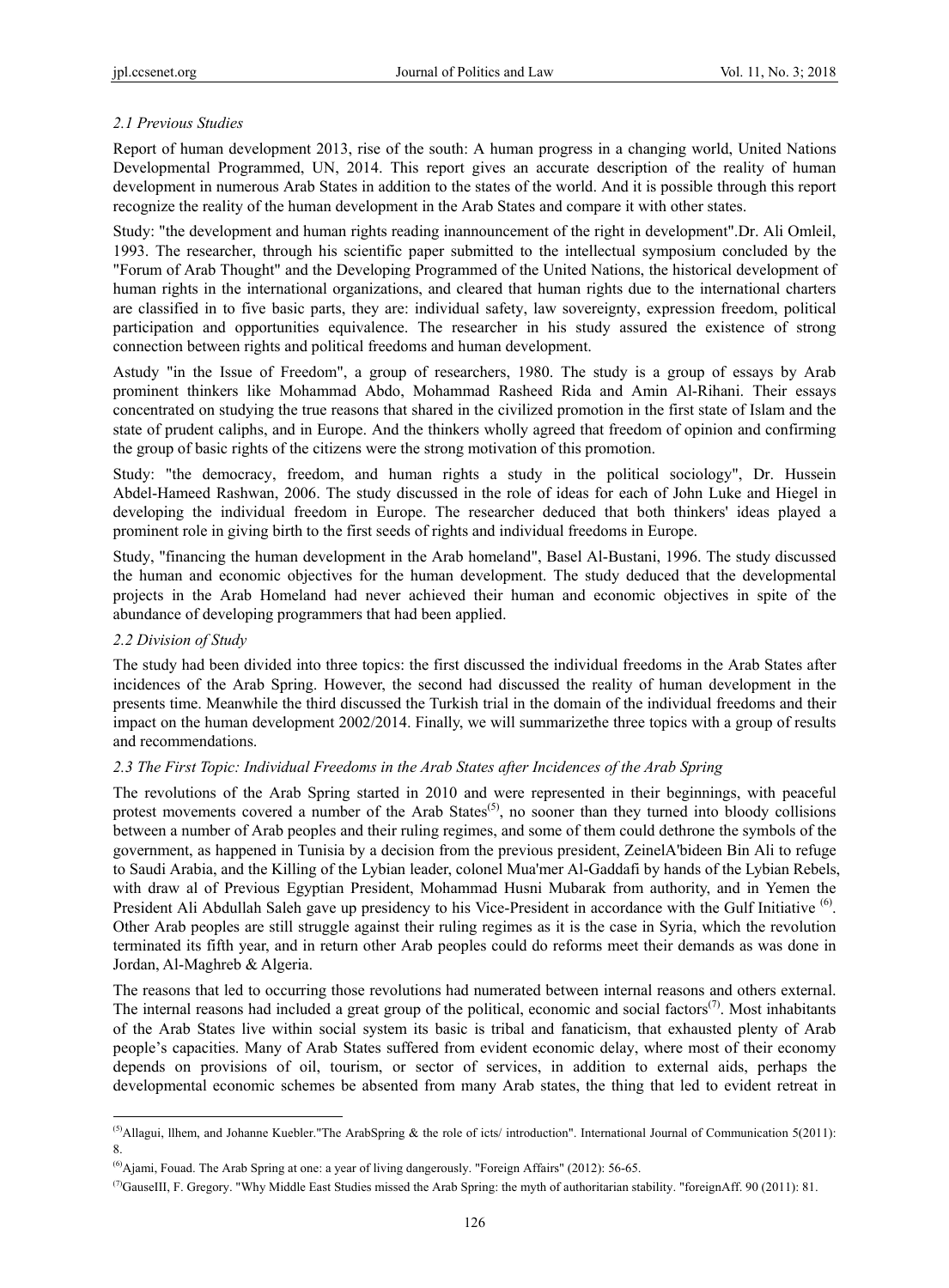living levels for many of their peoples, and in the political side, it is noticed that most of the Arab political regimes are tyrant ones, in which the individual freedoms, which their absence leads to hinder the track of development<sup>(8)</sup> vanish. Also the economic freedom works to push the economic development<sup>(9)</sup>, and this freedom is connected with the political freedoms<sup>(10)</sup>. And these reasons altogether, in addition to external factors, had formed reasons obliging the Arab peoples' revolutions against their ruling regimes<sup>(11)</sup>.

After the success of anumber of Arab peoples in dethroning system of the government in them an axial question is thrown in front of us, it is did those peoples achieve what they aspire for of freedom, justice and equality? Did their political and developmental reality improve after the dethronement of their ruling regimes? Or they are still falling down under fires of security, grip, and suppressing the individual freedoms and political rights?

Numerous data that can be noticed in a number of Arab states, in which the systems of the government fell down, indicate that the fall of those regimes did not attain them the hoped democracy, states like Lybia, Yemen and Syria (which is still falling down under the regime of Bashhar Al-Assad) had entered civil wars and most of their national <sup>(12)</sup>. So, instead of breezes of freedom, democracy, welfare and stability, which the Arab peoples were waiting, they were afflicted with the spread of the armed terrorist groups at a cancer form, exploiting the security and political vacancy rising in those states. And in the corresponding direction the political regime in other Arab states by new military dictatorships, practiced and still practicing different forms of injustice and tyranny and suppressing individual freedoms, in plea of returning order, security and stability, which had been stolen from them after the fall of their ruling regimes, so they lived a period of political and security vacancy, did occur more of disorder and wreckage of Arab peoples. The best solution from the point of view of the new ruling powers was strengthening the security grip.

The report of the Arab Net for Information of Human Rights issued in the endings of the year 2013 indicates to absence of the transitional justice in the states of the Arab Spring, the matter that led to not accounting the involved people in committing crimes by the symbols of the tyrant regimes, dethroned by revolutions and not presenting them to just prosecutions.

The report discusses the concept of transitional justice, machineries of inquiry and punishment and restructuring in the transitioning justice system, then discusses in detail the case of justice in each of Egypt, Tunisia, Yemen and Lybia, that in spite of passing three years since the breakout of their revolutions, but it did not take any touched steps to perform the system of the transitional justice to treat what it witnessed at previous periods from violations of individual freedoms and human rights.

The report had observed numerous violations of human rights during the revolutions and after them in spite of discourse in the transitional periods about projects of laws to organize the process of the transitional justice, but the symbols of systems of the government subdued to political prosecution some of them is exceptional and the other is natural, in accordance with the different laws in the country without confirming laws of transitional justice till now.

The Arab Net for Information of Human Rights cleared that "The political will in countries of the Arab Spring is prevailed by general trend towards escape of the criminals from punishment, and not following a method of the transitional justice system, and it is in turn, led to tumbling of the reform track, achieving democracy, and not restructuring institutions of the state, accused of corruption, and accounting responsible for committed crimes against peoples, it is what led to repeat those crimes continuously through stages, that followed success of revolutions in dethroning heads regimes of the government<sup> $(13)$ </sup>.

After a (100) days from president Abdel Fattah Al-Seesi's coming into power in Egypt, the Arab Net for Information of Human Rights issued a minimized report about freedom of expression, indicated to existence of evident violations of freedoms of expression, the media and individual freedoms through that period of Abdel Fattah Al-Seesi's government, where performing abundant activities and student demonstrations<sup>(14)</sup>, that uncover corruption and suppression practiced by the new authority in Egypt, in addition to confiscating numerous newspapers and Egyptian magazines following private civil parties in plea that they provoke to overturn the

 $\overline{a}$ 

BenYishy, Ariel, and Roger R, Betancourt, "civil liberties and economic development", journal of Institutional Economics 6.3 (2010): 281. 9 Weede, Erich, Economic freedom and development: New calculations and interpretations. "Cato J.26.(2006):511.

 $\frac{(10)}{2}$ Berggen, Niclas "the benefits of economic freedom: a survey". The Independent review 8.2 (2003): 193-211.

<sup>&</sup>lt;sup>(11)</sup>Dr. Khalidah, Khalasi, the Arab Spring between revolution disorder, The Arab Future Journal, No. 421, March 2014, p. 230.

Abadie, Alberto, Poverty, political freedom, and the roots of terrorism.No. w10859.National Bureau of Economic Research 2004.

<sup>&</sup>lt;sup>(13)</sup>Escape from punishment, The Arab Net for Information of Human Rights : http://www.anhri.net/cat=5.

 $^{(14)}$ Meringolo, A. (2015). The struggle over the Egyptian Public Sphere.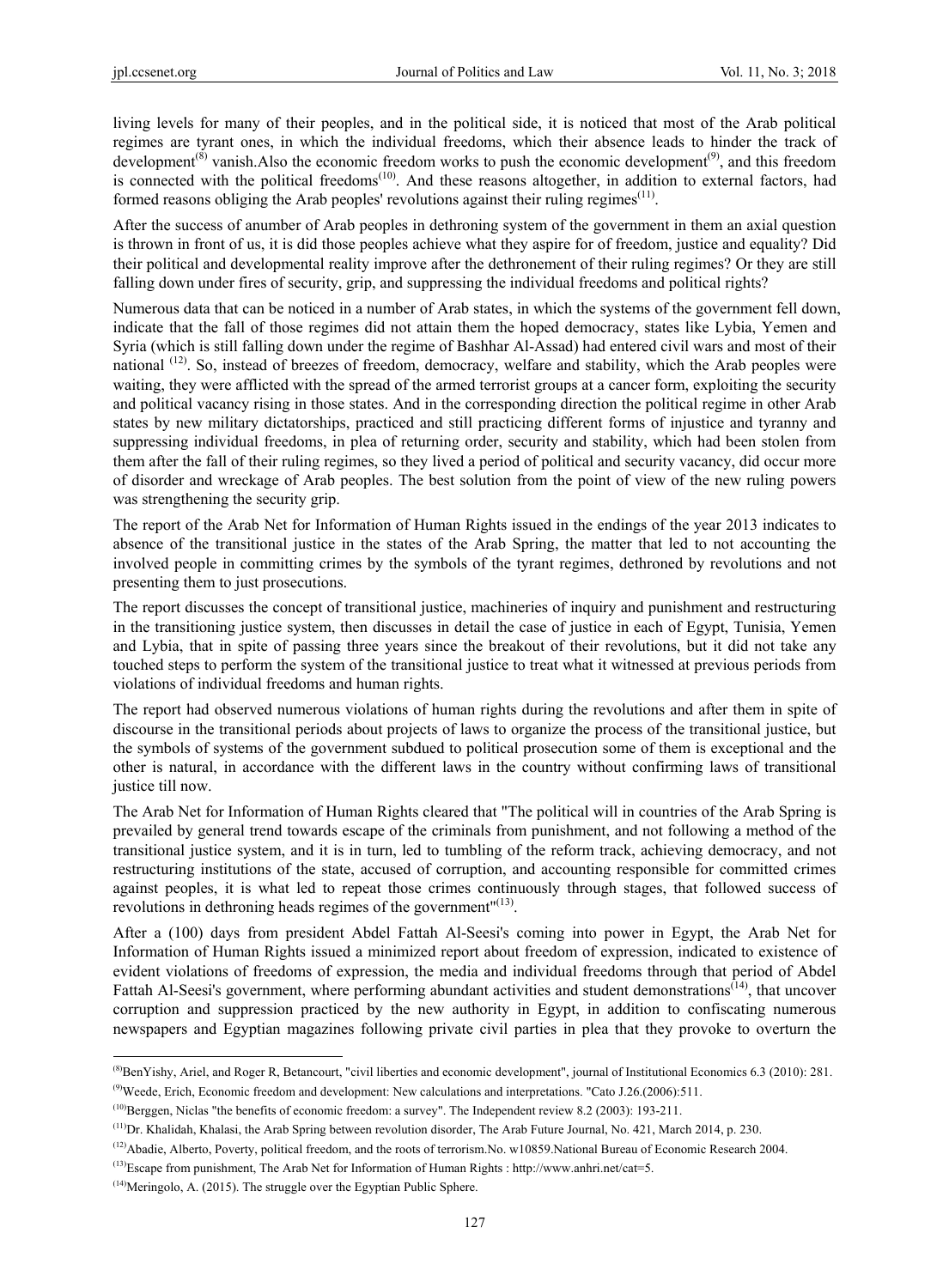regime of the government, in addition to aggression against journalists and arresting them at a tyrant form without aiming accusations to them for long periods<sup> $(15)$ </sup>.Also, the report in spite of political factions rejection, civil community organizations, public council for Human Rights, and large popular sectors of demonstration law, that was issued in the reign of the temporary Egyptian President, A'dli Mansour, and in spite of appeal in its in constitutionality, because of what it included of large restriction of freedoms of expression, but it did seem any response by the president Abdel Fattah Al-Seesi to calls and stands of political factions and organizations of the civil community, in what relates with it, or its amendment, but using this law had been done with exaggerated stubbornness for the sake of muzzling the mouths of critics or opposingthe president. The law had caused increased arrests of opinion- prisoners. In addition to that, the report cleared that issuing public decisions prevent the political work and expressing an opinion at universities $(16)$ .

In return, the center (of Right for Democracy and Human Rights) issued its monthly report about conditions of journalism and media freedom in Egypt, where the report observed 25 violation against the Egyptian journalists during September,  $2015^{(17)}$ .

According to International Amnesty, the year 2014 was disastrous for human rights and individual freedoms, especially in Arab states. The report mentioned that Arab states are still suppresstheiropposes and confiscate their right in opinion freedom and expression. The report indicated to weakness of justice and judicature systems and spread of tyrant arrest and escape of culprits from punishment. The organization provided the increase of torture cases and their spread, especially among the arrested people in the Arab states suffering from tension and  $conflict^{(18)}$ .

The report also indicated that with the end of 2014 some states like Egypt, Syria, Iraq, lybia, and Yemen, witnessed shocking violations of rights, individual freedom, and armed bloody conflicts, also mentioned that the popular risings that dethroned numerous ruling Arab regimes, became pure faint memory and were evacuated from their true content. So, in Egypt there does not exist what excites plenty of optimism, the military general Abdel Fattah Al-Seesi had come into power (as the report mentioned) after removing the first civil elected president in Egypt after the revolution, and continued a suppressing campaign, did not aim the Movement of Moslem Brotherhood and their allies merely, but political activists from other numerous spectrums, either in the domain of media, or activists for the sake of human rights, so thousands were imprisoned and hundreds were sentenced to death.

In the Gulf States, authorities in Bahrain, Saudi Arabia, and the United Arab Emirates did not save any effort to nuzzle the mouths of political opposing and restricting the individual freedoms. In Syria the forces of the Syrian government waged more of the random military operations on territories to which the civilians refuge in plea of keeping the territories which subdue to it, and restore the territories upon which the armed groups dominate, and the Syrian government did arrest great numbers of its critics and those whom it did suspect that they oppose it, and subdued many of these for torture and conditions of tiresome confiscation, committed actions of illegal killing.

Numerous of the Arab governments had practised the policy of nuzzling the mouths, it restricted the right in freedom of speaking and else of expression forms, including the means of social communication<sup>(19)</sup>. Laws that crime the statements that claimed harming Head of the state, the government, or the judicialresponsibilities of the foreign states. That had been repeated in Bahrain, Jordan, Egypt, Al-Maghreb and O'man<sup> $(20)$ </sup>. In the United Arab Emirates, authorities continued issuing verdicts of long periods of imprisoning against callers for reform, after proceedings in lack of fairness, and determined new legislation to fight terrorism, equalizes between the peaceful protest, and terrorist actions, and exposes its doer to possibility of death, and numerous of Gulf states contrived, including Bahrain, Oman, United Arab Emirates, and Saudi Arabia new authorities to punish the peaceful critics, by depriving them from their nationality and from their rights as citizens. The United Arab Emirates and Kuwait did not delay from practising these competencies through the year 2014.

 $\overline{a}$ 

Frontie'res, R. S. (2014). Egypt-politically-orchestrated trial ends in long jail terms.

<sup>16</sup> Freedom of expression during 100 days from Al-Seesi government: http://anhri.net/?p=133476.

<sup>&</sup>lt;sup>(17)</sup>Right center for Democracy & Human Rights, monthly report: http://www.elhak.org/freedome/2015/10/07/134-elhak.html.

<sup>18</sup> /encyclopedia/ organizations and structures/2015/3/9.

<sup>&</sup>lt;sup>(19)</sup>Huang, Carol. "Facebook and Twitter Key to Arab Spring Uprising: report". The National. Vol.6.2011.

<sup>&</sup>lt;sup>(20)</sup>Beinin, Joel, and Fr'ede'ricVairel, eds. Social movements, mobilization,and contestation in the Middle East and North Africa. Stanford University Press,2013.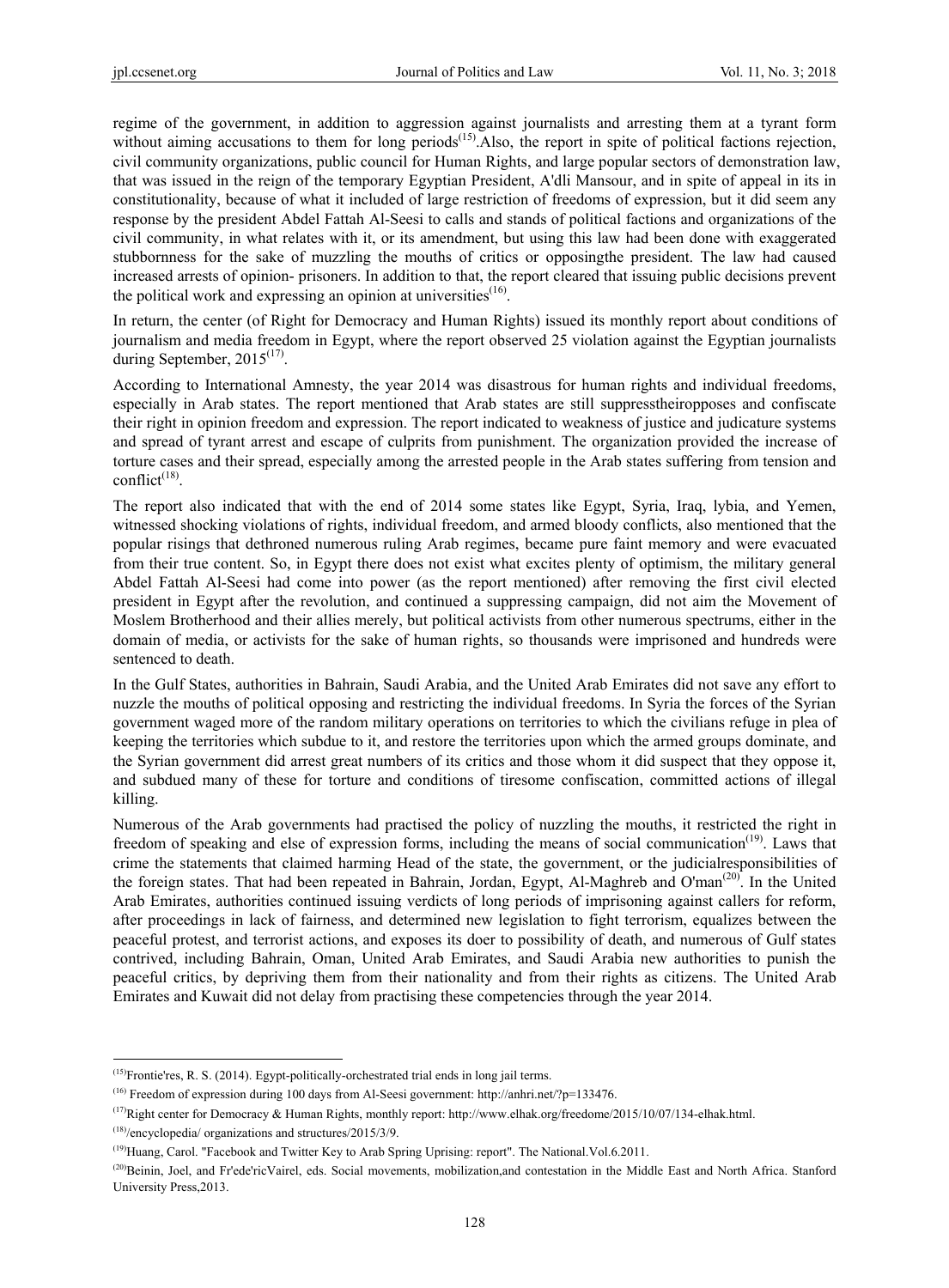The freedom of founding associations and joining them did not be safe from the strengthened restrictions, for numerous governments did not allow independent unions, so prevented giving new licenses for jurisprudent organizations and did restrict the action of unions and licensed societies. That was repeated in Algeria, Al-Maghreb and Egypt. In addition to that extremely strengthened restrictions were imposed by a number of Arab governments in the year 2014 (Algeria, Egypt, Bahrain, Yemen, and Kuwait) on the peaceful assemblies, either organized by organizations and associations or individuals or across the social communication.

Also spread in several Arab regimes cases of detention and tyrant arresting, and lengthened confiscation without trial, forcing concealment and the tyrant trials, so thousands were seized in Syria, Egypt, Iraq Kingdom of Saudi Arabia,Bahrain, and Emirates, some of them without accusation, or proceeding. In Egypt one of the judges issued initial verdicts of death against hundreds, accused of participation in bloody attacks on police-stations, after two trials mingled them form of basic deficiency, meanwhile another judge issued verdicts of imprisonment for long periods on three of practitioners in the domain of media without availability of clear evidences. And the Egyptian President issueda decree enhanced authorities of military courts to trial civilians with accusations related with terrorism. And in Bahrain and Emirates thecourts subdued to the commands of the government during trial those accused of accusations related with security, or those accused of harming people in power<sup>(21)</sup>.

Through what preceded we notice evident retreat in individual and group freedoms in numerous Arab states either those in which regimes of the government were dethroned, or those in which regimes of the government are still holding power. For the Arab popular revolutions did not work in achieving the lowest limit of their throng demands, and lasted a memory by which posts sing and mentioned by books of history.

#### *2.4 The Second Topic: Reality of Human Development in Arab States*

The population of the Arab States amounts to 389,373,000 living in 22 Arab states distributed between both continents of Asia and Africa. The population of Arab states differentiate between states their population exceeds thirty million people, they include six Arab states.They are (Egypt, Sudan, Iraq, Al-Maghreb, and Saudi Arabia), states where their population exceeds ten million people and fewer than thirty million people, they combine four Arab states, they are (Yemen, Syria, Tunisia, and Somalia), but the rest of Arab states the number of their population amounts between some thousands (Jeboti, and Juzzur Al-Gammar) to ten million people. The rate of illiteracy in the Arab states had amounted about %20 due to 2014 statistics from the whole population. This rate is in case of retreat if compared with previous year, where it amounted about %35 in the year 2005 from the whole population of the Arab states<sup> $(22)$ </sup>.

Indicators of human development due to the concept of UNDP United Nations Development Program includes group of standards<sup> $(23)$ </sup>, the effect of which that organization decides the level of development and growth in the balance of human development for the world states. These indicators combine the following:

1) Health of children and youths.

2) Health of adults and expenditure on health.

3) Education.

- 4) Control of provisions and specializing them.
- 5) Social efficiencies.
- 6) Vanity of personal security.
- 7) International integration.
- 8) Environment.

 $\overline{a}$ 

- 9) Trends of population.
- 10) Feeling with welfare.

According to the report of the human development of the year 2013 a group of negative notices about reality of human development in numerous Arab states, we notice the following:

The report shows the weakness of performance in the evidence of non-equality between both sexes, as a result increase in mother's death average, and decrease of women share in the parliamentary seats (%13), it is the

 $^{(21)}$ Report of the International Organization "Amnesty" for 2014/2015, state of Human Rights in the World, 2015, p. 36-42.

<sup>&</sup>lt;sup>(22)</sup>Mryyan, No. (2014). Demographics, labor force participation, and unemployment in Jordan. The Jordanian labor Market in the New Millennium, 39-63.

 $^{(23)}$ Mitchell, G. (2006). Problems and fundamentals of sustainable development indicators.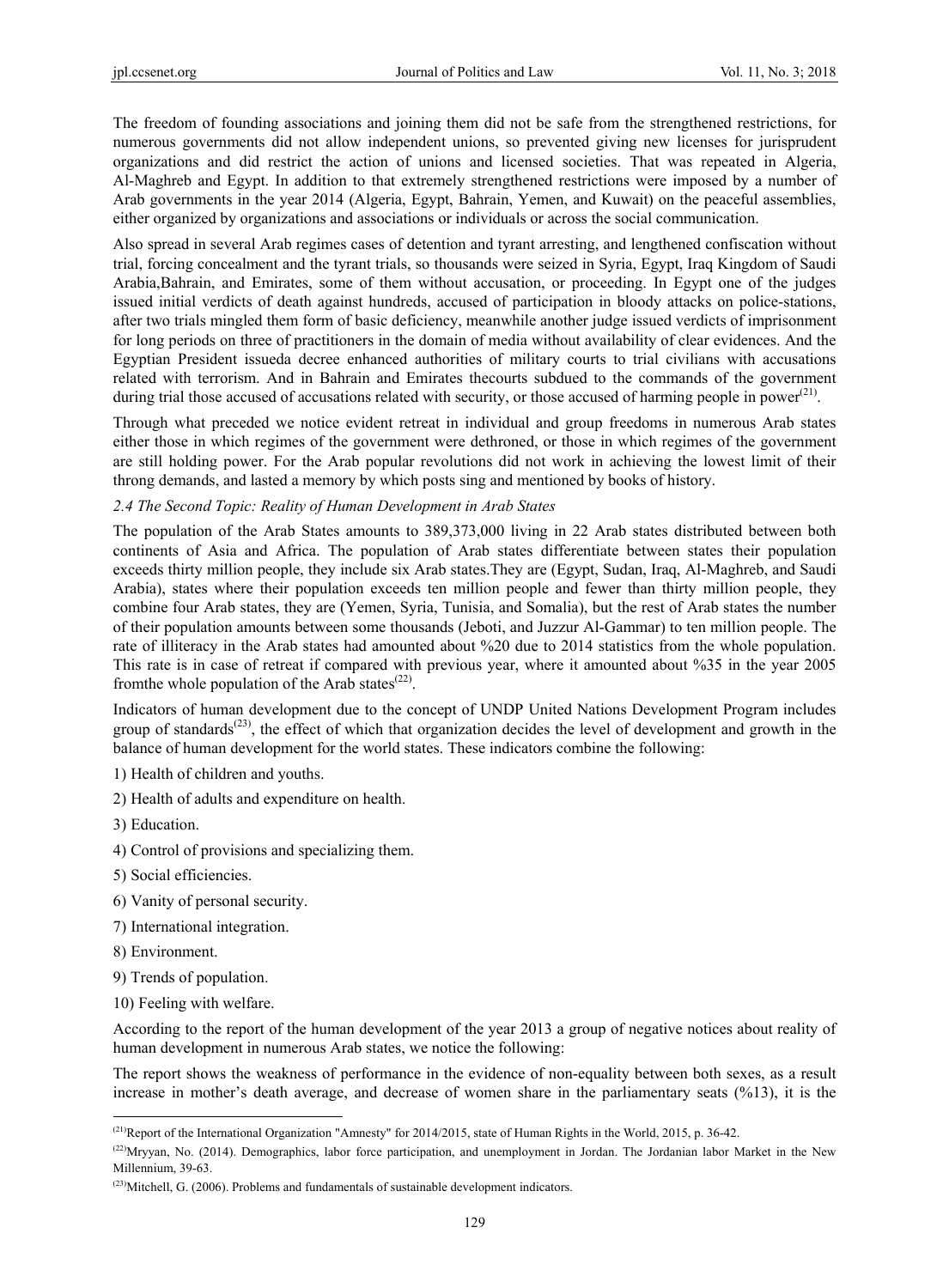lowest share compared to other districts, and decrease of women participation in man-power (%22.8), it is also the lowest rate.

The total of the zone share from goods exports value amounts to 546.6 milliard dollars, that is (%4) only from the total of goods exports in the world, and its value is 13.6 Trillion dollars.

The average of the number of years of study in the zone amount to six years, and it is fewer in a year and a half from the worldly average, by four years of the average in Europe and minor Asia, and the resulting loss from non equality amounts to the highest average in the domain of education (%39.6) followed by the element of income  $($ %17.5).

The Arab region occupied the third rank among six regions, from part of gross loss in the evidence of the human development, because of inequality in distributing the developmental acquirements (%25.4), this average excels with two hundredpercentpoints the average of loss in the worldly guide amounting (%23.3).

The region registered the lowest rate of employees from the total of population (%52.6), it is a much fewer rate than the world average amounting to (%65.8). You notice great difference between countries and regions; for the rate of employees compared to Palestine and high limit in Qatar (%89.9).

Unemployment average among youths in the region amounts to the highest level in Egypt, where it reaches (%54.1), followed by Palestine where the average of unemployment of youths amounts to (%49.6).<sup>(24)</sup>

But what relates with the reality of human development of the Arab states for the year 2014, the report issued in 2006 had cleared that the Arab states occupy a law location in the scales of human development at the level of the world, where the indicator of human development at them amounted to about 0.682, and it is less than the worldly average amounting to 0.694 degrees, and less than average concerning East Asia, the Pacific Ocean, Europe, Latin America, and the Caribbean Sea. If we except the six Gulf states, the other Arab states, especially states of the Arab Spring, in which regimes of the government had been fallen, we find indicators of human development retreated at an attentive form. So, the people of those states had never been able to enjoy qualitative individual freedoms after their popular revolutions, in addition to evident retreat in different phases of human development, either the social or the economic, where we notice that each of Tunisia, Lybia, Egypt, Syria, and Yemen witnessed low level in indicators of human development, worldly confirmed. The rank of those states in the scale of human development at the international level was as follows<sup> $(25)$ </sup>.

- Lydia's 54 at an average of 0.78.
- Tunisia is 90 at an average of 0.721.
- Egypt is 110 at an average of 0.682.
- Syria is 118 at an average of 0.658.

 $\overline{a}$ 

Yemen is 154 at an average of 0.500.

In addition, the growth of individuals' share from the national income for most of the Arab states had decreased, especially the non-petroleum Arab states. The report of human development for the year 2014 pin-pointed that the big differences in the income may reach to the limit of deteriorating the democratic values in case the rich peoplehad an effect on trends of public opinion (through media).

But with what concern the three dimensions of human development concerning average of age expected at time of giving birth, anaverage of studying years and income. The Arab states had registered evident decrease amounted %26, compared to Latin America the Caribbean Sea, Europe and Middle Asia.

Eeducation, the average of inequality had reached its highest levels in Arab states %41, and it is one of the worldly low rates, if compared with the adjacent states of the Third World either in Asia, or Latin America. The report of human development 2013 had deduced existence of negative relationship between inequality and human development, where inequality leads to delay of human development and hindering it.

And in the subject of the women sharing the man in the labor market (due to human development 2014), the Arab women is still delayed from the man at a great form, where the rate of women in age of labor who share in the labor market does not overstep  $\frac{625}{25}$  corresponding %73 from men<sup>(26)</sup>.

 $^{(24)}$ report of human development for the year 2013: the South Rise. Human advancement in a changing world. UNDP: http://www.un.org/ar/esa/pdf/hrd13/complete.pdf.

<sup>&</sup>lt;sup>(25)</sup>Report of human development 2014: Going forward in advancement, UNDP http://www.un.org/ar/esa/hdr/pdf/hdr14.pdf.

<sup>&</sup>lt;sup>(26)</sup>Report of Human Development 2014: go on advancement, UNDP. http://www.un.org/ar/esa/hdr/pdf/hdr14.pdf.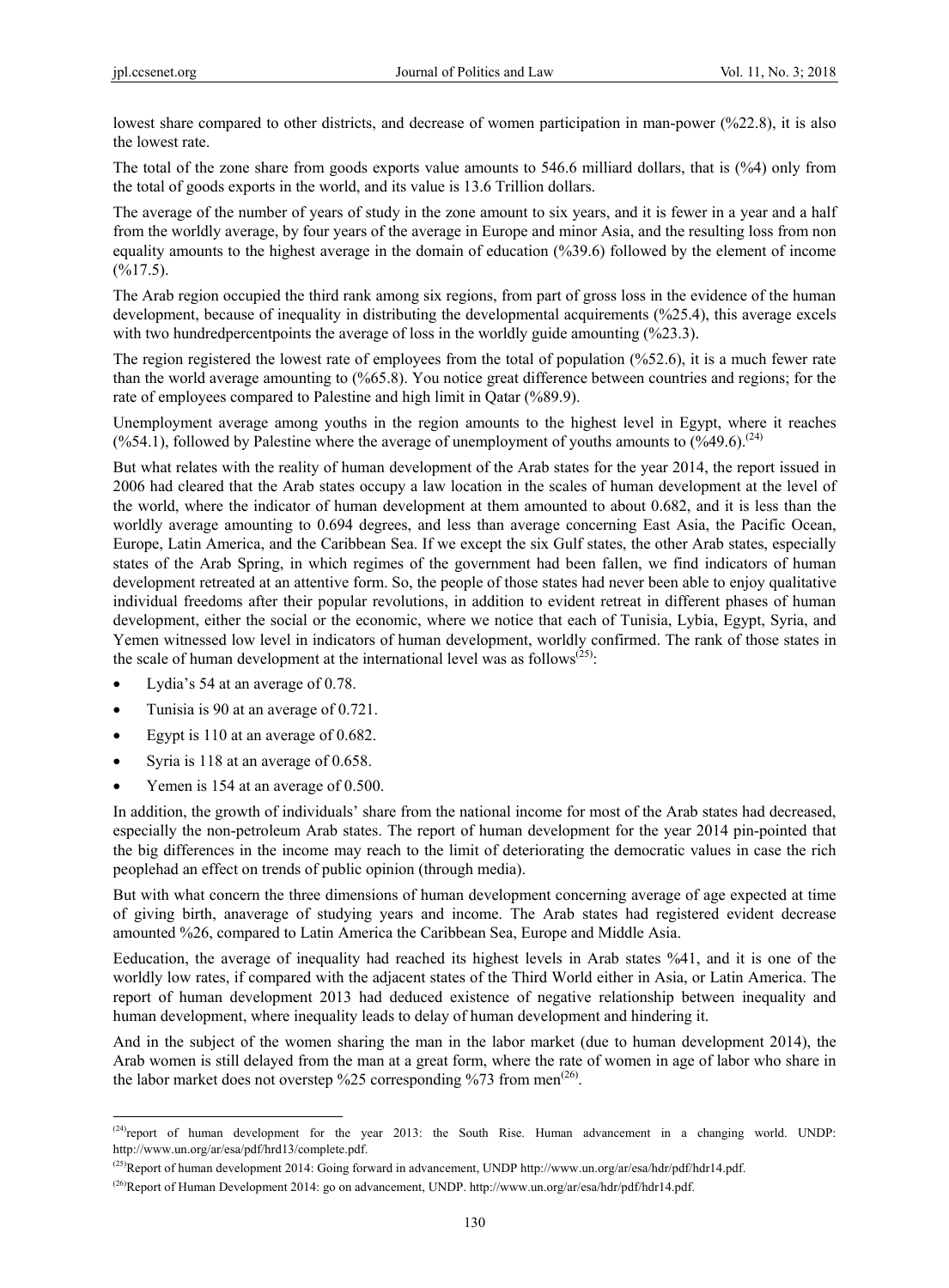The Arab Spring had shown the deepened cognition by the factors, that can inflame social disorders and violence actions in the community, are not guarantee by the possibility of expecting violence and avoiding it. This type of shocks has destructing results, perhaps cannot be avoided, on progress in human development and onthe power of states.

## *2.5 The Third Topic: The Turkish Trial in the Domain of Individual Freedoms and Its Impact on the Human on Development 2014*

The Turkish state since "the Faction of Justice and Development" did hold power in 2002 accomplish numerous democratic reforms, that paced with them steps changed its face, to be move democratic and freedom. Also, the democratic reforms shared greatly in its growth and prosperity in different domains. In this study, we will attempt to witness the Turkish trial in the domain of releasing individual and group freedoms, and impact of that on the reality of its human development.

The present president of the Turkish state, Rajab TayebArdogan believed in Sheikh Adbali's statement, who said: "man has to live. For the state to live", he put this statement into force, and made it amethod of government and administration all along the period of his government, either in the Prime Ministry, or in the Presidency of the state $^{(27)}$ .

The Turkish state had paced, since the year 2002 (it is the year of democratic conversion in turkey) large steps in the domain of releasing of individual freedoms, far away from the military institution that secured its grip on the interior for a long period, restricted in it the individual freedoms to the farthest limit, in plea of protecting order and the state. So, the Turkish state retreated extremely, especially in both domains the economic and developmental, and since winning the of Faction of Justice and Development in the Parliamentary Elections, done in November 2002 and forming the first government in the country alone, the faction could achieve more of reforms in all domains, of them 'of course' the political domain. As a result of the political reforms, to which we will lately discuss, the Turkish state could develop and promote in the domain of human development in a form similar to development existing in numerous of European states.

Studier of the Turkish state history before the faction of Justice and Development hold power in 2002, notices the existence of a great distance between the people and the state, the basic demands of the citizens had been ignored long years, either in the domain of democracy, or rights and individual freedoms. And it had been evident after many trials that security policies laid barrier in front of the people had never achieved benefit in obtaining solution of the problems, but to the complete opposite were themselves the cause of aggravating these problems.

And after the year 2002 the Turkish state confirmed a group of constitutional amendments related with the political rights and individual freedoms of the citizens<sup>(28)</sup>, shared after wards, in promoting the scale of human development evidently. The most prominent amendments are the following<sup> $(29)$ </sup>:

Cancelling the case of emergency on 30/11/2002 after applying it for 15 years. Shortened during this period the rights and individual freedoms in Turkey greatly.

Cancelling courts of security of the state and courts with private authorities in 2004 after 31 years from applying them. Turkey had been classified, because of these courts conflicting to rights of judicature worded in the European agreement of human rights that is by the European Court for human rights.

Releasing the project of national unity and brotherhood in 2002. This project aims at raising standards of democracy in Turkey, by saving liberation and multitude climate allowing different opinions express themselves peacefully, and propositions of solutions are discussed in a sphere of mutual tolerance. And in accordance with this project problems became discussed easily and freely, and there upon the Turkish state became performing the role of social reparation.

Returning the rights of people abstracted from the Turkish nationality in  $2009^{(30)}$ . Where the military government that ruled Turkey after the coup against the authority in 1980, did abstract the nationality from Turk citizens for political causes and purposely justifications. And due to this law the Turkish nationality had been returned to a

<sup>&</sup>lt;sup>(27)</sup>Prime Ministry (Turkey), Silent Revolution: Harvest of Democratic Change and Conversion in Turkey, Translated by Dr. Tariq Abdel Jalil, Dr. Ahmad Al-A'ydiy, 2<sup>nd</sup>.ed. publications of public & security consultancy in Turkey 2013, p.7.

<sup>&</sup>lt;sup>28)</sup>house, freedom, freedom in the world 2015: the Annual Survey of political Rights and civil liberties. Rowman & Littlefield, 2015.

<sup>&</sup>lt;sup>(29)</sup>Özbudun, Ergun. "Democratization reforms in Turkey, 1993-2004". Turkish studies 8.2 (2007): 179-196.

<sup>&</sup>lt;sup>(30)</sup>Yilmaz, Kürsad, and Murat Tasdan.Organizational citizenship and organizational justice in Turkish primary schools. "Journal of Educational Administration 47.1 (2009): 108-126.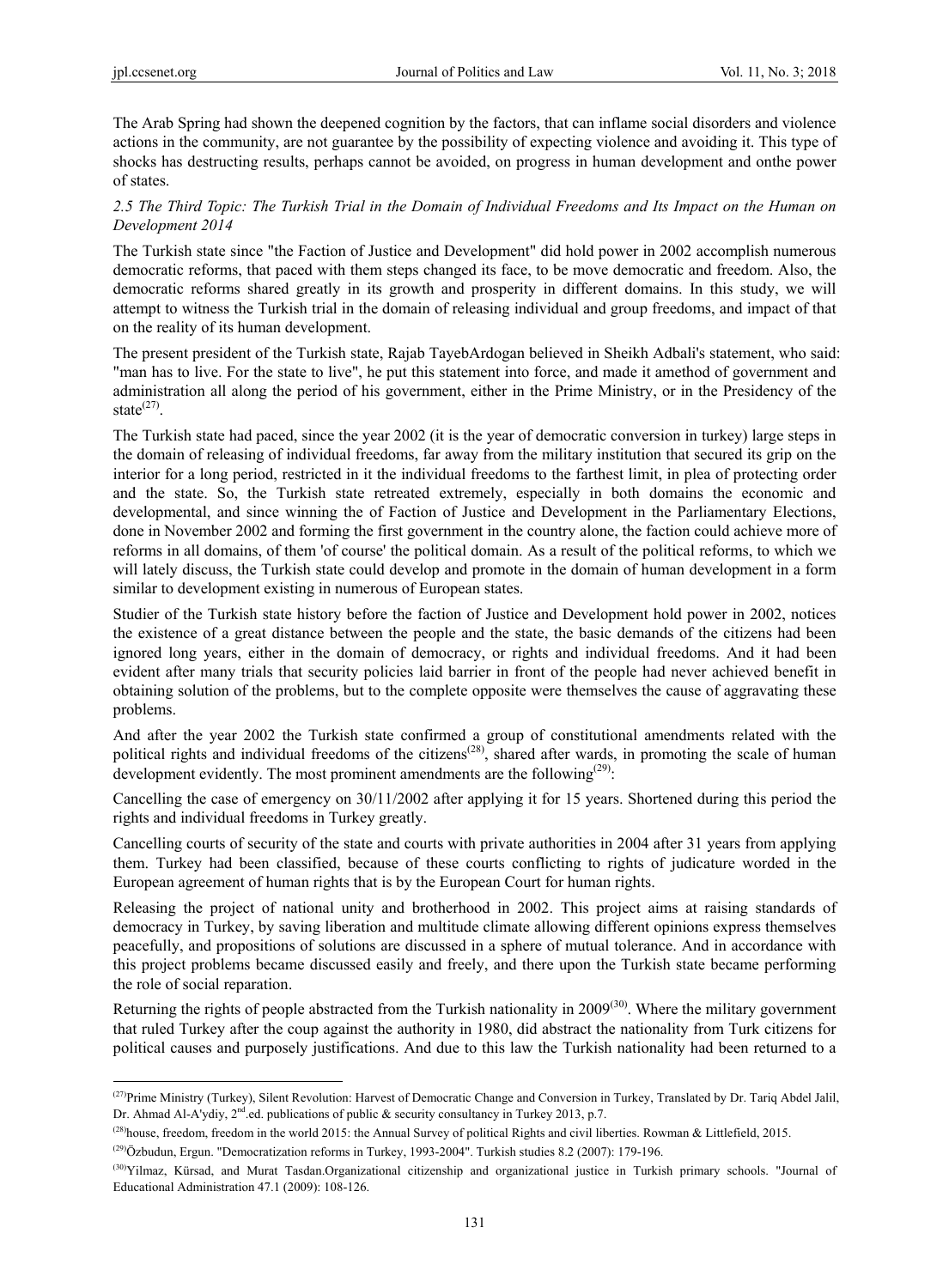great number of Turkish citizens, whose nationalities were previously abstracted $^{(31)}$ , and excused them to return back home and practice their rights and freedoms in the shadow of the state of  $law^{(32)}$ .

Excuse a civil person to hold the post of secretary general of the national security council after this post was confined to militants. Andin accordance with that preventing militants from holding this post, and the national Security Council converted into a civil institution.

Authorities of military judicature in  $2010^{(3)}$  had been decreased. And in accordance with this amendment, the military penal law had decreased affliction on the civilians. Also it has been worded that the militants should be prosecuted before the civilian courts.

Cancelling (Amasya) protocol in the year 2010, by which the militants are allowed to interfere in the activities and social incidents, that occur in cities without obtaining an excuse from the governors.

The military member seat existed inside some institution and public corporations had been cancelled, such as the supreme council for universities, Turkish corporation for the broadcasting service and television, and the highest corporation for news.

Electing the president of the republic became by direct election from the people in  $2007^{(34)}$ , the aim of that is to weaken the system of guardianship and re inforce the national will. So the Turkish president enjoys a group of competences, and in front of these large competences the Turkish people never had the direct word in electing him, and that had intervened between empowering the people from accounting the president of the republic.By this amendment the people had their word in choosing the president of the republic, who has to deal with the demands of the crowds for the sake of holding his post by support and popular legitimacy.

Issuing a law in the year 2000 allows raising law suits against decisions of the higher military council of consultancy. This step is considered one of important means in protection the basic rights and freedoms for militants. In the past decisions of the military consultancy council were very far from judicial control, for the council did demobilize a great number of militants without allowing them to defend them selves.

Forming committees for facts investigations inside the Turkish parliament in both years 2011 and 2012 their aim is to be aware of the plenty of violation of human rights and freedoms, committed by the military government when waged a coup against the legitimate authority and dethroned the legitimate representatives of the people in 1980.

Absolute intolerance towards afflictions; where this issue is considered one of the important on of the important problems in reports of Turkish Human Rights<sup>(35)</sup>. The Turks had suffered, during the decade of nineties, from affliction in departments of police at an excessive form to a degree that they had never gone to police departments even if he was oppressed or complaining. And was practicing different types of affliction against citizens at police departments. As a result of this new policy it had concerned about training employees in the police institution and giving priority to educate them in the affair of human rights. And due to that a center for research and evaluation of violations of human rights by hands of gendarmerie forces under supervision of the Turkish ministry of interior had been established. In addition to that glorification of penalties on crimes of affliction with the new law of penalties had been done and put into force in 2005. Also a cooperation with the European committee to prevent affliction since the year 2005 till now. All these procedures had shared in improving circumstances and places of confiscation and jails, where they became going with recommendations of the European committee.

Increase of concern by the Turkish judicature with agreements of human rights confirmed by the Turkish state<sup>(36)</sup>. And from the most prominent aspects of this concern is doing amendment of the article 90 from the constitution of 1982. And in accordance with this amendment, it was accepted for the international agreements toa basic reference on the conflicts that may appear, because of laws inclusion of different verdicts on the same subjects. By this amendment the acting ambiguity in the affair of standard values of agreements related with rights and basic freedoms.

 $\overline{a}$ 

 $^{(31)}$ kadirbeyoglu, zeynep. "14 changing conceptions of citizenship in Turkey".(2009): p. 419.

 $^{(32)}$ Ibid, pp. 36-66, Turkish Prime Ministry. The Silent Revolution.

<sup>&</sup>lt;sup>(33)</sup>Gürsoy, Yaprak, "The impact of EU-driven reforms on the political autonomy of the Turkish military", South European Society and politics 16.2 (2011): 293-308.

<sup>34</sup> Yavuz, M.Hakan, and Nihat Ali Ö'zcan."Crisis:in Turkey:The conflict of political languages". Middle East Policy 14.3 (2007): 118.

<sup>&</sup>lt;sup>(35)</sup>pantelić, Nebojša, "European Committee for the prevention of Torture".Bezbednost, Beograd 47.4 (2005): 565-575.

<sup>&</sup>lt;sup>(36</sup>Steiner, Henry J., Philip Alston, and Ryan Goodman. International human rights in context: law, politics morals: text and materials. Oxford University Press, USA, 2008.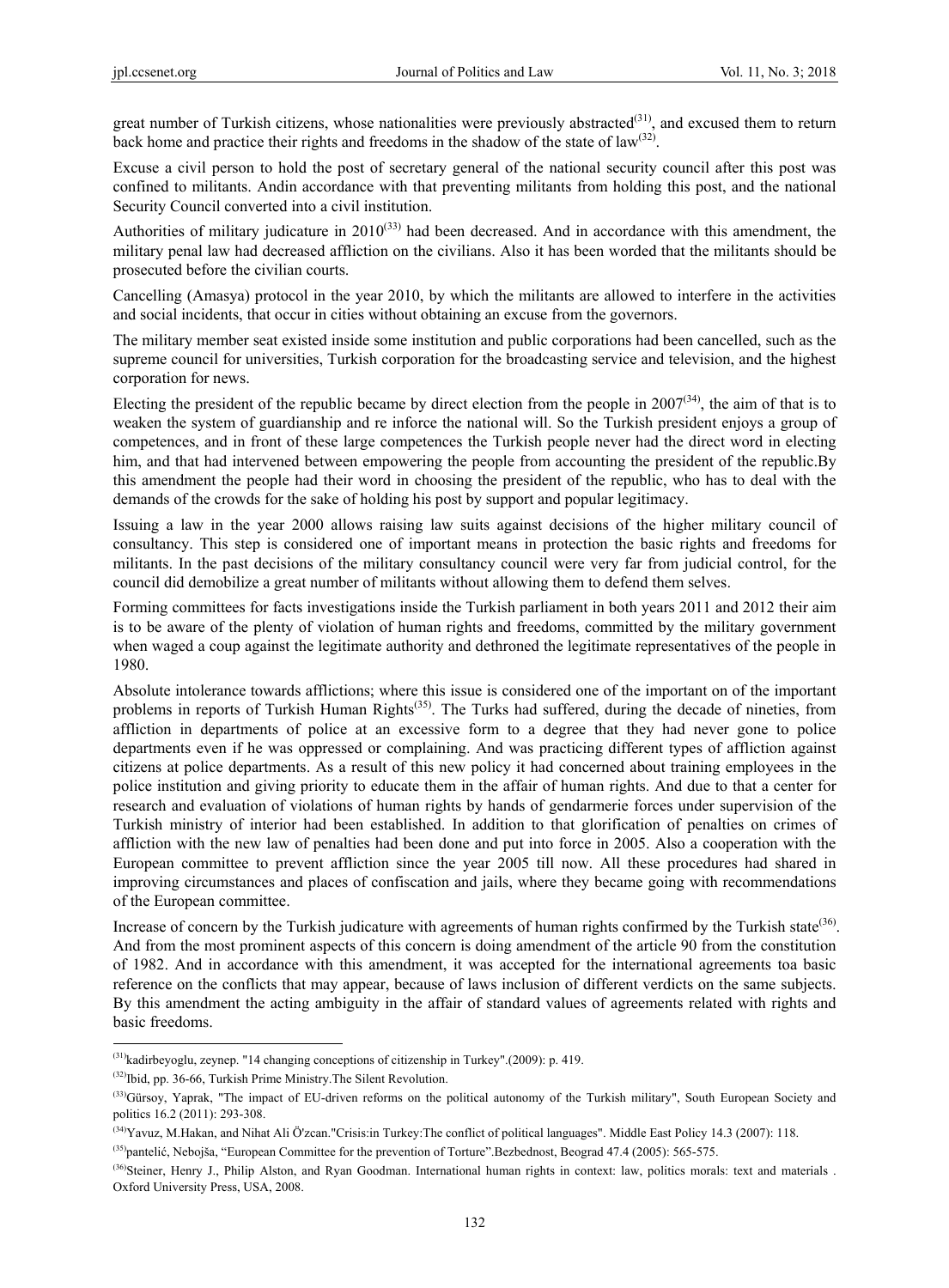Agreement on the right of possessing information. Before the year 2003 the Turkish state was holding a high secret barrier on information related with public institutions, and it was difficult to obtain those information. Andin accordance with the Turkish rules and laws in 2003 the citizens had the right in possessing information, the thing that reinforced the concept of the democratic administration performed on principles of equality, transparency, neutrality and franking. And in accordance with these rules and laws all public administrations became committed to give informationat fundamental form, to the person who submits an application to obtain information for any public administration, and due to that, the principle of protecting information became guaranteed by the constitution in accordance with the constitutional amendment in the year 2010.

Guarantee the freedom of performing any organization that walks together with the European agreement for human rights. In the year 2004 activating the new law for national societies was done, aiming at stabilizing the democratic government and enlarging the domain of the civil community and reinforcing the freedom of performing organizations. Restrictions imposed on performing the national societies had been cancelled, either through this law or through amendments that have been done afterwards. And due to this law and amendments, restrictions related with establisher of the national society were cancelled. Also restrictions related with languages that can be used in their activities were cancelled, and transference from the system of extracting a license to establish a societies into the system of notification, obstacles that were preventing the membership of the employees of the state and students in these societies, also the punishment of prison worded on in the law was replaced by the financial fine.

Reinforcement of assembly and peaceful demonstration right<sup>(37)</sup>And due to that, periods of meetings and demonstrations postponement had been decreased, and reorganizing the penalties related with disobeyments and facilitate participation of foreigners and their joining meetings and demonstrations in turkey, and it was merely conditioned in using the right of organizing meetings or demonstrations, "the person should be legally competent and overstepped 18 years."

Issuing the law of 2003 calling for facilitating the process of possessing wagfs of groups concerning the minorities and enlarging the domain of freedom<sup>(38)</sup>. For numerous minorities, formerly existing turkey, suffered from religious embarrassment and their right in possession. And due to amendments, which were done on the law of wagfs and private rules, the minorities had been excused to possess Real Estate and deal conclusively with them.also the condition of taking permission from ministers council to register Real Estates in the name of wagfs was cancelled. And due to this amendment the Turkish Prime Ministry issued a communique in 2010 to all institution of the state calling for protecting citizen belonging to the different dogmatic groups, and encourage their respect, assuring that these citizens are impartial of Turkey and they should not be embarrassed at work or violate their rights. In addition to that newspapers concerning minorities had been excused to publish formal announcements. This step had reinforced the economic stand of papers of the minorities.

Invention of the right of raising individual law suit at constitutional court, for in the year 2010 constitutional amendments were done, allowed any person to raise a law suit at the constitutional court, in case of his claim that his basic rights and his freedoms worded in the constitution were violated.

Cancelling the restrictions on the judicial inspection, where a constitutional amendment had been done in 2010 in accordance with them individuals were allowed to refuge to judicature against all decisions of dismissal, except the pensioning off issued by the Supreme Military ConsultancyCouncil, because of promotion procedures or non-existence of occupational degree, and also against decisions of disposition issued from the supreme council of Judges and Attorneys General. In addition to that, the right of employees had been guaranteed in raising a law suit before judicature against both penalties of warning or drawing attention .

Increase of insuring the political factions and their membership in the parliament, were a constitutional amendment in the year 2010 had been done and in accordance with it, cancelling the subject of dethroning membership of the parliamentary representative, who causes in closing his faction, and also a second amendment related with the necessity of achieving the rate of two thirds at voting in the concluded meeting for the sake of issuing a decision by the constitutional court of closing the political factions or depriving them from the aid of the state. The change of voting rate in this subject from three fifths into the two thirds into a more guarantee of the political factions freedom. The significance of this change for thefactions by looking at the penalties which had been applied at an intensified form by the constitutional court in particular.

<sup>(37)</sup>Hale,William, "Human rights, the European Union and the Turkish accession process". Turkish Studies 4.1 (2003) pp: 107-126.

<sup>&</sup>lt;sup>(38)</sup>Grigorialis, loannis N. "On the Europeanization of minority rights protection: Comparing the cases of Greece and Turkey". Mediterranean Politics 13.1 (2008) pp: 23-41.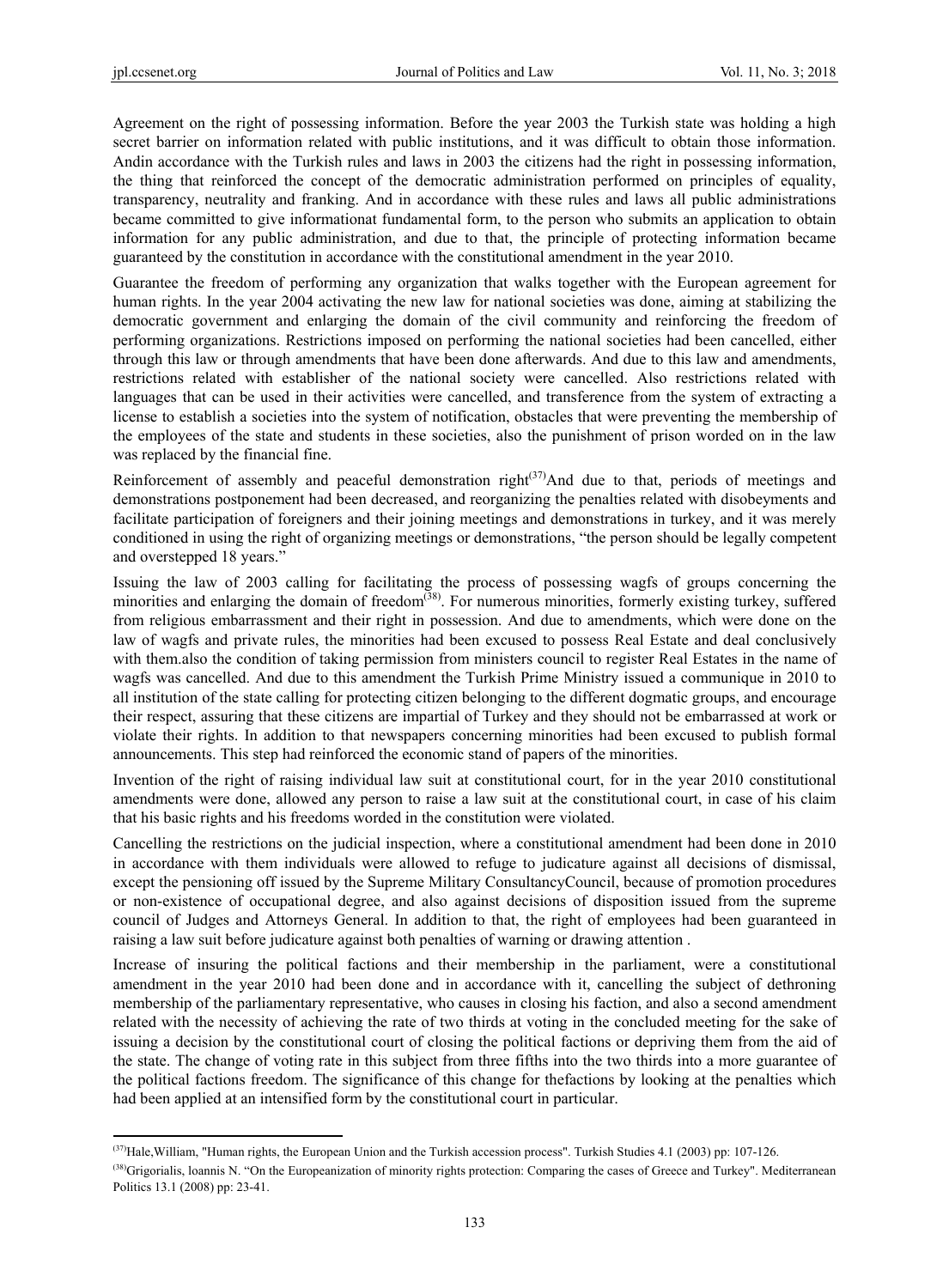Doing a constitutional amendment in 2010, done in accordance with it establishing the Public Control Corporation which is considered an important step in the trend of stabilizing the principles of law and rational government sovereignty and protecting individual's rights. And this corporation works under the leadership of the Turkish National Council for the sake of research and discussion of public administration performance and behavior, and the extent of applying the law and justice that is by establishing a machinery od submitting effective and independent complaints, and also to submit the appropriate propositions.

Establishing the Turkish Corporation for Human Rights in the year  $2012^{(39)}$  which aims at organizing activities about protecting and developing human rights, where this corporation was entrusted to do the activities concerning protecting and developing human rights and preventing their violation, resisting affliction and mistreatment, discussion in the submitted complaints and applications and following their results, seeking to solve problems and doing studies and researches aiming at following and evaluating emergent development that occur in the domain of human rights, and doing educational activities for this purpose.

Enhancing the child's rights<sup> $(40)$ </sup>, through numerous procedures, where the age of childhood had been raised firstly from 15 to 18 years going together with the United Nations agreement for the child's rights, where the text had been amended to be as follows: "everyone who did not exceed 18 years of age is considered a child". In addition to trial of children was prevented outside courts of the child, together with cancelling the exception related with the domain of occupation of these courts. And due to these amendments done in the law of children courts, establishing children courts at centers, their population exceeds the hundred thousand person was decided. Andin accordance with these amendments, street-children, whose ages below 18 years who are deceived and misguided to participate in incidents of violence, their trial became before courts of the child and not criminal courts.

Enhancing woman rights by doing a group of constitutional amendments<sup> $(41)$ </sup> in the years (2003/2004/2005/2009/2012). These amendments had covered numerous reforms, increased the political, social, and economic rights of the Turkish woman. From the most prominent of these amendments glorifying the penalties on who commits the crime of killing children for dignity, and cancelling the article that includes lightening penalty on committing of well-known people in crimes of dignity, preventing trading with humans, especiallywomen and children and uprooting organs and punishment, assuring that man and woman enjoy equal rights and the state guarantees achieving this equality before law, organizing a committee to investigate facts, following the Turkish national council, and taking necessary arrangements to prevent aggression on the women and the child, and also the law of opportunity equivalence between man and woman had been issued for the sake of protecting rights of the woman and developing them, and follow up developments locally and internationally as a guarantee of equality between the man and the woman. Also amendment on the law of the Turkish municipalities had been done, in accordance with it, great cities and municipalities whose population does exceed fifty thousand persons were entrusted with the task of opening houses for women and children care.

Increase penalty of using excessive power by policemen against citizens in the incidents where policemen interfere, the penalty of imprisonment strengthened againstpolicemenreached the lowest limit of three months.

In the year 2005 a new list concerning control, confiscation and investigation, in accordance with them, by which of reviewing conditions and executive verdicts for the guarantees worded on, in the context of the basic rights and freedoms were done with what harmonizes the international rights standards for arrested persons, such as improving the conditions of the provisionally detained, and the necessity of informing the relatives and improving the processes of detainment.

Closing prisons, which go with the standards of the United Nations and the Council of Europe, and due to the 208 prisons had been closedand in the same time 81 prisons had been established the go with the standards of the United Nations and the council of Europe.

Doing constitutional amendments in the year 2012, in accordance with them the detainees and prisoners were allowed to attend escorting the funeral of one of the relatives in law or in blood, including relatives of the second degree, and visiting are who is suffering from the dangerous diseases.

<sup>&</sup>lt;sup>(39)</sup>Peterson, Marie Juul Islamic or universal human rights?The OIC's independent permanent human rights commission. No. 2012: 03, DIIS Reports/Danish Institute for International Studies, 2012.

<sup>(40)</sup>AKengin, Hamza "A comparative study on children's perceptions of the child rights in Turkish community of Turkey &Northern Cyprus". Education 129.2 (20087) p:224.

<sup>(41)</sup>Tocci, Nathalie, "Europeanization in Turkey: trigger or anchor for reform?" South European Society and politics 10.1 (2005) pp.: 73-83.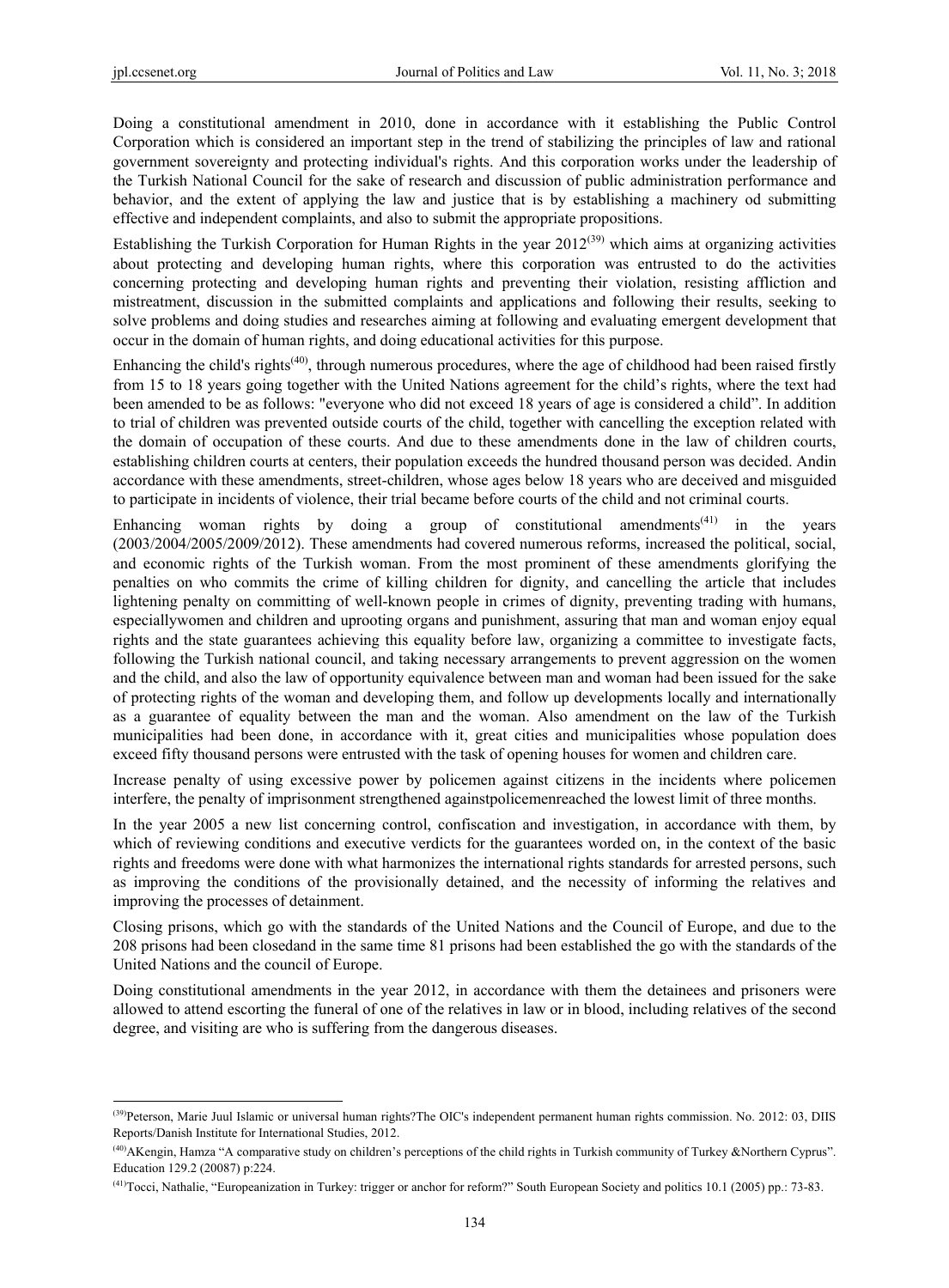It was originated in the year 2012 a law, in accordance with it, the freedom of expression and freedom of the press and publication<sup>(42)</sup>, and cancelling penalties cessation of publication in the future had been done, also decisions of confiscation concerning printed papers had been done and law suits and penalties related with committed crimes by press and publication.

Origination of a judge for freedoms for the sake of rein forcing the right of freedom and security of the person, for the judges of the courts previously were issuing decisions to do procedures such as the detainment, detection and caves dropping on calls, and in accordance with new amendments, these issues became from competence of the judge for freedoms the thing that enhanced rights of the accused person and the right of defense.

Enlargement of the range of cultural rights, headed by cancelling obstacles before using and learning languages, different dialects and publication by them and developing than, for making the Turkish Education System a more democratic and multitude system.

The previous group of laws and legislations, related with protecting the political rights and individual freedoms for Turkish citizen, at the different sides of human development in the Turkish state. For in the economic side, the release of rights and freedoms shared in increasing opportunity of labor and investment of the Turkish citizens in different productive sectors, which in turn was reflected on the reality of human development in Turkey.

The Turkish citizen started with work and production supported by the system of laws and legislations, which guaranteed to him the freedom of movement, work, building, and accomplishment. And in accordance with the guide of human development issued by the United Nations in the year 2013, Turkey achieved improvement excelled expectation during the period (1990-2012). Through this period, the Turkish state achieved advancement in the domain of public health, education, transportation communications, and participate the civil community in the government. Turkey became during the period 2011-2012 a commercial partner with more than a hundred international trading companies.

The report of human development clears that Turkey could achieve a great improvement in 2012 from part of income growth and dimensions of human development, unconnected with income, that is health and education. Turkey had occupied the eighth rank worldly among the developing states that could decrease the inability of the human development guide.

Also the report of human development cleared that Turkey in 2012 allowed economic circumstance encouraged building sector, furniture industry, textiles, foods and cars, and all of them are sectors with high ability to absorb manpower's. So, Turkish exports converted into productions that demand a great deal of industrialization and a higher level of technology, and absorbs great numbers of manpower's. That had shared in raising the rate of trade into the gross local production between both years 1990-2010 from %32 to %48.

In addition to that the human development report indicated to that the average of poverty in Turkey amounted to %30 in 2002, and that the government expenditure on the social protection did not exceed %12 of the gross local production, and the social aid expenditure for the poorpeople did not from except for %0.5 from the gross local production. And after the year 2003 the economic performance improved, the method of social policies changed evidently, where programmers of social aid were enhanced, release of conditioned remittances doing reforms for social security, and change of National Public Health. As a result of these reforms more than one million children met support in the domain of public health, and about 2.2 million people benefitted from aids in the domain of education, and school children received more than 1.3 milliard school texts since the year 2003, and now in Turkeyabout one million children benefit from the free transport to schools.

As a result of these initiatives and else, the percentage rate of population who lives less than 4.30 a day to reach to %3.7 in 2010 after it had been %30 in 2002. And in the same period the amounts of money specialized for assisting the poor people and social services increased at an average of three times approximately, to reach its share to %1.2 from the gross local production, in addition to that the health insurance became available for all people in Turkey. Within the programme of health conversion released in the year 2003 Doctors were specialized for families to reinforce the basic health services, in addition to save the first health care and the free of charge care at emergency conditions. Results were quick and encouraging, it is the first time nearly in which all children obtain free regular vaccination, and seven million pupils get milk freely every day, mothers and children get complements of iron and vitamins without returns. And in accordance with the government statistics, the average of suckling babies' death decreased to ten deaths for each 1.000 live birth in the year 2010, after it

 $^{(42)}$ sezgin, Dilara, and Melissa A. Wall. "Constructing the Kurdsin the Turkish Press: a case study of Hürriyet newspaper". Media, Culture & Society 27.5 (2005) pp: 787-798.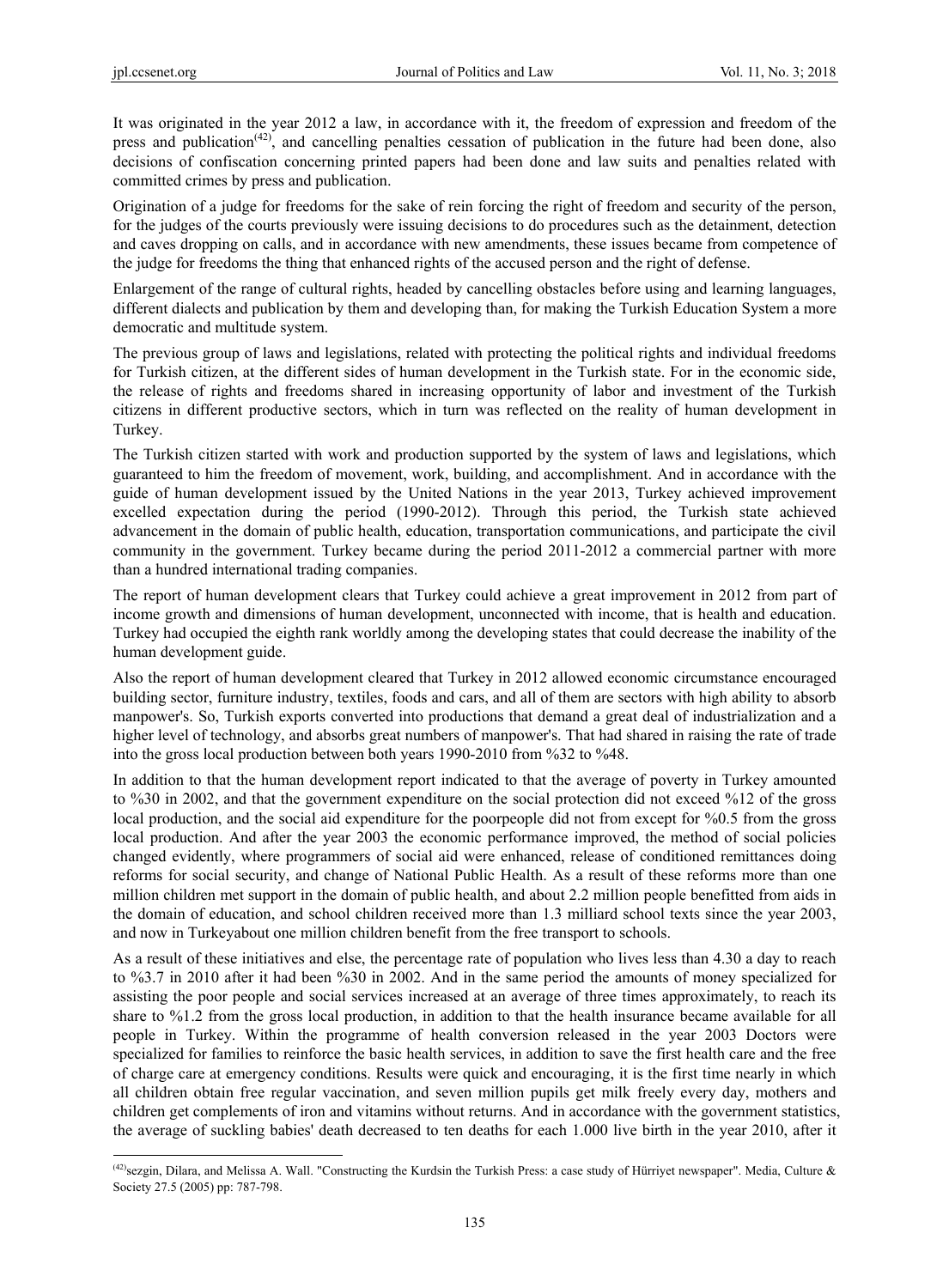had been 29 deaths in 2003. This decrease which amounted to thirty in eight years, greatly surpasses the decrease which had been specified in the frame of developmental objectives of the millennium.

The policies overstep for the interest of children, health care, and education, to provide aid to the local communities. The government had started its new programmers for the social support in the year 2008 aiming enhancing the social coherence, and guaranteeing integration, especially in the eastern territories of less growth in Turkey. The objectives of projects, which amounted some thousands until now and overstep to originate labor opportunities in territories with low income, to cover submitting support to women and youths to express themselves across cultural, technical and athletic accomplishments $(43)$ .

#### **3. Results and Recommendations**

The study's most prominent results are:

Individual freedoms and political rights in many Arab States, especially the Arab States, which their people revolted against tyranny, despotism and domination, practised by regimes of the government. Although some of those people were successful in dethroning regimes of the government at them, they did not enjoy afterwards individual freedoms and political rights as they were ambitious.

Retreat of human development levels in many of Arab States, especially the Arab states, which were successful in dethroning regimes of the government and hoped to develop their developmental reality that caught inability and clear retreat during the reign of some corrupted Arab regimes.

Existence of strong direct relationship between releasing the individual freedoms and promotion in the scale of human development at the level of the world. The study had deduced this result after witnessing the Turkish trial, especially after the year 2002 till now. Before this period Turkey was falling down under the government of militants, who confiscated rights, and individual freedoms of the Turks evidently and that was negatively reflected on the human development. But after the year 2002, the Turkish state issued a group of legislation, laws and system greatly shared in releasing the Turkish citizen and his enjoyment with more of rights and individual freedoms, and that positively had been reflected on the development of different sides of the human development in the Turkish state afterwards.

Increase of worldly concern at the level of the international, Worldly and regional organizations with the subject of human development, rights, and the individual freedoms, represented in issuing a group of laws and legislations which specify rights and individual freedoms and protect them. Either in the United Nations, in the European, or in North America.

Development of rights and individual freedoms did not come all at one time, but developed across numerous time stages, started from the age of renaissance in the Sixteenth Century till nowand still in the way to develop.

The study deduced the correctness of the scientific hypothesis from which it started. Where it found that the more states released rights and individual freedoms and protected them with laws and legislations, the most that reflected positively on the human development in the community.

Through the show of previous results, and completing the subject, we propose some recommendations, that we hope, in case of confirming them, to share in raising the level of human development and freedoms in the state of the third world in general, and the Arab States in particular, the matter that will positively be reflected on the people of those states. The most important of these recommendations are:

Necessity of commitment to the worded standards in the main international treaties related with human rights, especially signed by most of the Arab States.

Necessity of commitment with standards of human rights internationally acknowledged at the formation of laws and legislations in the Arab States.

Supporting efforts of institutions of the civil community in the Arab States, especially the concerned with human development and individual freedoms.

Intensifying dialogues and direct discussions between the ruling regimes and citizens in the Arab States in spheres of freedom and democracy, where parties of the government be aware of their people's ideas and trends and response with them for the interest of both parties.

<sup>(43)</sup> united Nations Developmental Programme (UNDP), United Nations Corporation and the Human Development for the year 2013 New York, 2013 pp. 18-85.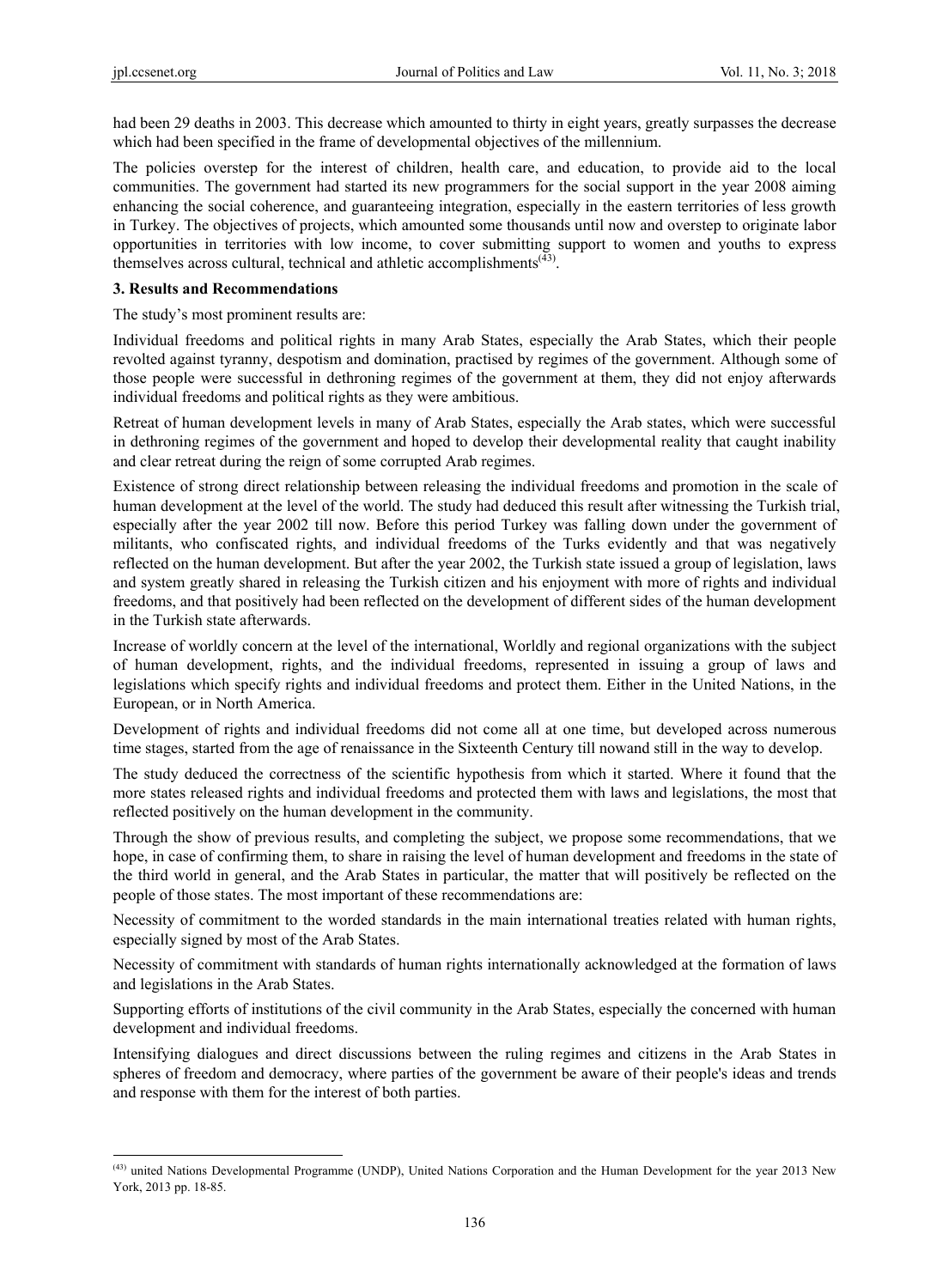#### **References**

Abadie, A. (2004). Poverty, political freedom, and the roots of terrorism. *National Bureau of Economic Research.* https://doi.org/10.3386/w10859

Abdo, M. (n.d.). The Message of Monotheism.

Abu Thabi about Environment and Energy, Conference of Environment and Energy, Abu Thabi, 2-5/11/2003.

- Ajami, F. (2012). The Arab Spring at one: a year of living dangerously. *Foreign Affairs,* 56-65.
- Akengin, H. (2008). A comparative study on children's perceptions of the child rights in Turkish community of Turkey & Northern Cyprus. *Education, 129*(2), 224.
- Allagui, L., & Kuebler, J. (2011). The Arab Spring & the role of icts/ introduction. *International Journal of Communication, 5*, 8.
- A'marah, M. (1972). *The Complete Works of Imam Mohammad Abdo* (Part 6). The Arab Association for Studies and Publication, Beirut.
- Anand, S., & Ravallion, M. (1993). Human development in poor countries: On the role of private incomes and public services. *The Journal of Economic Perspectives, 7*(1), 133-150. https://doi.org/10.1257/jep.7.1.133
- Beinin, J., & Fr'ede'ric, V. (Eds.). (2013). *Social movements, mobilization, and contestation in the Middle East and North Africa.* Stanford University Press.
- BenYishy, A., & Roger, B. (2010). Civil liberties and economic development. *Journal of Institutional Economics, 6*(3), 281. https://doi.org/10.1017/S1744137410000081
- Berggen, N. (2003). The benefits of economic freedom: A survey. *The Independent review, 8*(2), 193-211.
- Center of Right for Democracy and Human Rights a Monthly Report. Retrieved from http://www.elhaq.org/freedome/2015/10/07/134-elhaq.html:encyolpedia/organizationsandstructures/2015/3/ 9
- Escape From Punishment. (n.d.). *The Arab Net for Human Rights Information.* Retrieved from http://www.anhri.net/cat=5
- Freedom of Expression during the First 100 days from As-Sisi's Government. Retrieved from http://www.anhri.net/?p=133476
- Frontie'res, R. S. (2014). Egypt-Politically-orchestrated trial ends in long jail terms.
- Gasper, D., & Irene Van, S. (2003). Development as Freedom V-V and as What Else?. *Feminist Economics, 9*(2-3), 137-161. https://doi.org/10.1080/1354570032000078663
- Gause III, F. G. (2011). Why Middle East Studies missed the Arab Spring: the myth of authoritarian stability. *Foreign Affairs, 90*, 81.
- Ghate, C. (2003). *The political of Endogenous Growth Theory.* The MIT Press.
- Grigorialis, L. N. (2008). On the Europeanization of minority rights protection: Comparing the cases of Greece and Turkey. *Mediterranean Politics, 13*(1), 23-41. https://doi.org/10.1080/13629390701862574
- Gürsoy, Y. (2011). The impact of EU-driven reforms on the political autonomy of the Turkish military. *South European Society and politics, 16*(2), 293-308. https://doi.org/10.1080/13608746.2011.577950
- Hafez, M. (1988). Universal Announcement of Human Rights in the Arab States. *Al-Mustagbal Al-Arabi Journal,*  (117).
- Hale, W. (2003). Human rights, the European Union and the Turkish accession process. *Turkish Studies, 4*(1), 107-126. https://doi.org/10.1080/714005714
- House, Freedom. (2015). Freedom in the World 2015: The Annual Survey of Political Rights and Civil Liberties. Rowman & Littlefield.
- Huang, C. (2011). Facebook and Twitter Key to Arab Spring Uprising: Report. *The National, 6.*
- Kadirbeyoglu, Z. (2009). 14 changing conceptions of citizenship in Turkey. P. 419.
- Kawakibi, A. R. (1991). *Natures of Disposition and Demises of Removal.* Mofem for Publication, Algeria.
- Kawari, A. K. (1985). *Towards a Replacement Strategy of the Comprehensive Development: General Features of the Strategy of Development in the Frame of the Union of Cooperative Council Countries and their*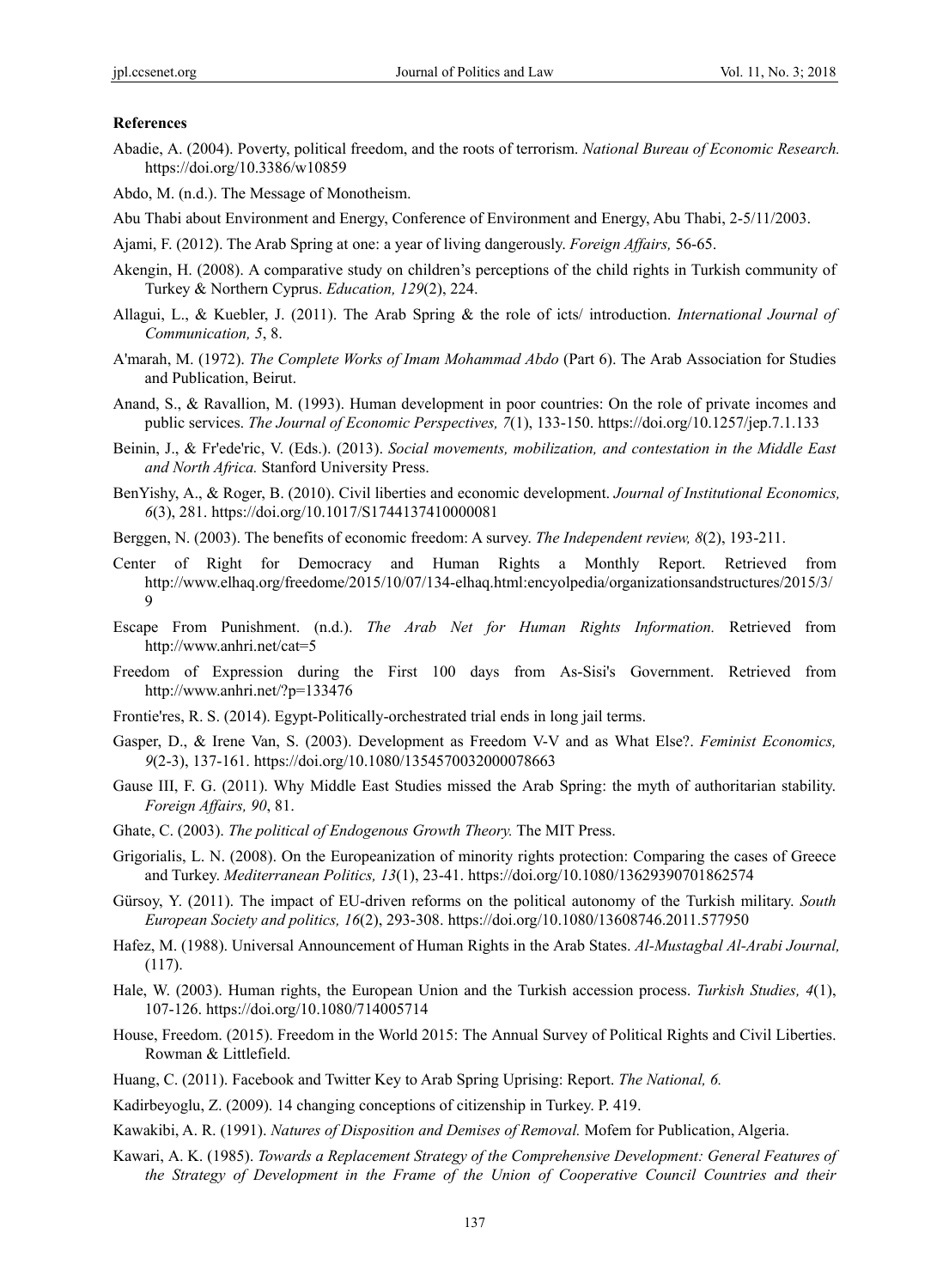*Integration with the Rest of Arab Countries.* Center for Studies of the Arab Unity, Beirut.

- Khalasi, K. (2014). The Arab Spring Between Revolution and Disorder. *Al-Mustagbal Al-Arabi Journal,* (421).
- Media Production Center. (2006). *The Lasting Development in the Arab States: Between Reality and Hoped.* University of King Abdel Aziz, Saudi Arabia.
- Meringolo, A. (2015). The struggle over the Egyptian Public Sphere.
- Metekis, H. (2000). New in the Political Development: Critical Vision. *Journal of Social Science, 28*(2).
- Mitchell, G. (2006). Problems and fundamentals of sustainable development indicators.
- Mryyan, N. (2014). Demographics, labor force participation, and unemployment in Jordan. *The Jordanian labor Market in the New Millennium,* 39-63. https://doi.org/10.1093/acprof:oso/9780198702054.003.0002
- Mughrabi, S. A. G. (1922). *The Scientific Freedom in Islam* (Part 1). As-Salafeyah Press, Cariro.
- Omleil, A. (Ed.). (1994). *Human Development in the Arab States.* Arab Thought Forum, Amman.
- Özbudun, E. (2007). Democratization reforms in Turkey, 1993-2004. *Turkish Studies, 8*(2), 179-196. https://doi.org/10.1080/14683840701312195
- Palestinian Center for Human Rights. (1999). *Right in Freedom of Expression and Right in Peaceful Assembly in the Shadow of the Palestinian National Authority-Case of Ghaza Strip, May 1994 - December 1998.* Ghaza.
- Pantilić, N. (2005). European Committee for the Prevention of Torture. *Bezbednost, Beograd 47*(4), 565-575.
- Peterson, M. J. (2012). Islamic or universal human rights? The OIC's independent permanent human rights commission. DIIS Reports/Danish Institute for International Studies.
- Report of International Amnesty Organization for the year 2014/2015, case of Human Rights in the World, 2015.
- Sa'doon, J. (1998). Role of the Private Sector in Development, A Paper Submitted to a Symposium of Converting the Public Institutions into the Private Sector and Role of the Stock Market, Casa Blanca (Ad-DarelBayda').
- Scully, G. W. (1988). The institutional framework and economic development. *The Journal of political Economy,*  652-662. https://doi.org/10.1086/261555
- Sezgin, D., & Wall, M. A. (2005). Constructing the Kurds in the Turkish Press: a case study of Hürriyet newspaper. *Media, Culture & Society, 27*(5), 787-798. https://doi.org/10.1177/0163443705055735
- Steiner, H. J., Alston, P., & Goodman, R. (2008). *International human rights in context: law, politics morals: Text and materials.* Oxford University Press, USA.
- Tocci, N. (2005). Europeanization in Turkey: trigger or anchor for reform? *South European Society and politics, 10*(1), 73-83. https://doi.org/10.1080/13608740500037973
- Tunisi, K. D. (1972). Straightyer Tracks in Recognizing Conditions of Realms (2nd ed.). Al-Dar Al-Tunisiyah, Tunisia.
- Turkish Prime Ministry. (2013). *The Silent Revolution: Harvest of Change and Democratic Conversion in Turkey, Translated by Dr. Tareq Abdel Jaleel, Dr. Ahmad Al-A'ydi* (2nd ed.). Security and Public System Consultancy Publications in Turkey.
- United Nations Developmental Programme, Report of Human Development 2000 Human Rights and Human Development: http://www.pogar.org/publications/other/undp/hr/hr-missinglink-00e.pdf
- United Nations Developmental Programme, Report of Human Development of the year 2013: Rise of the South. Human Advancement in a Changing World: http://www.un.org/ar/esa/hdr/pdf/hdr13/complete.pdf
- United Nations Developmental Programme, Report of Human Development 2014: Going on in Advancement http://www.un.org/ar/esa/hdr/pdf/hdr14.pdf
- Weede, E. (2006). Economic freedom and development: New calculations and interpretations. *Cato J., 26*, 511.
- Yavuz, M. H., & Özcan, N. A. (2007). Crisis in Turkey: The conflict of political languages. *Middle East Policy, 14*(3), 118. https://doi.org/10.1111/j.1475-4967.2007.00317.x
- Yilmaz, K., & Tasdan, M. (2009). Organizational citizenship and organizational justice in Turkish primary schools. *Journal of Educational Administration, 47*(1), 108-126. https://doi.org/10.1108/09578230910928106
- Zeyadah, M. (2001). *The Civil Community and the State in the Modern Arab Renaissance Thought* (2nd ed.).